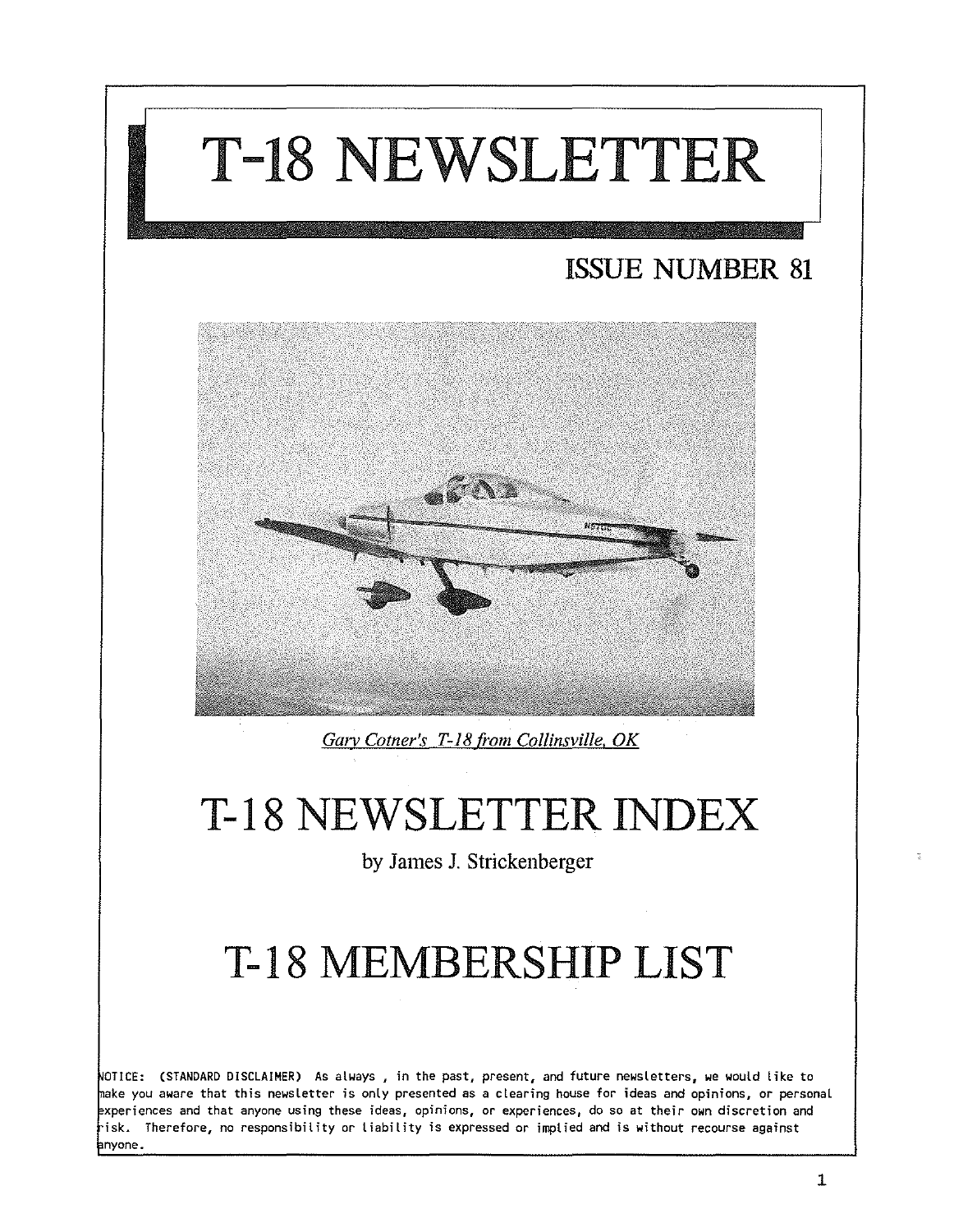#### **A note from the editor:**

A number of you have asked for a list of members, so after several days of trying to get a transfer made from my computer data base file to the publishing software, I got it right! I hope you find it useful and it will help build relationships with new friends that you didn't know were out there.

The T-18 Newsletter Index was sent in by Jim Strickenberger of Erie, Pa. A big thanks to Jim for his great effort. I trust that we will all find it useful in finding that special topic or building idea that we remember but can't quite put our finger on when we need it. My wife and daughter also deserve a big Thank You! since they typed it twice (since I lost the data file in changing to my new *"486/33* computer) and did the proofreading. Thanks! to Jim, RoxAnne and Courtney.

Gary Green has a group of rooms reserved for the Spring 92 T-18 Group Get Together. It's at a new location and sounds Great! The date is May 8, 9 , 1992. (Sorry but I'ts Mother Day!) Seems the only dates that are available in the better places happen to fall on special weekends like Mother's Day. The location is Western Hills Lodge, located at Sequoyah Park near Wagoner, Ok. The phone number is 918-772-2545 More on this later! Call now and setup your reservations.

I've started to work on the next newsletter and plan to have it out in mid-December. Talk about some good material! I have at least five articles, submitted on computer disk, that cover some important subjects and material. Keep up the good work! This is what will make a good newsletter great!

Mrs John Thorp called me this week with the news that John's T-18 is for sale. She asked that anyone interested call her in the evenings at 209-727-5708



#### FOR SALE

John Thorp's T-18 Call 209-727-5708 for details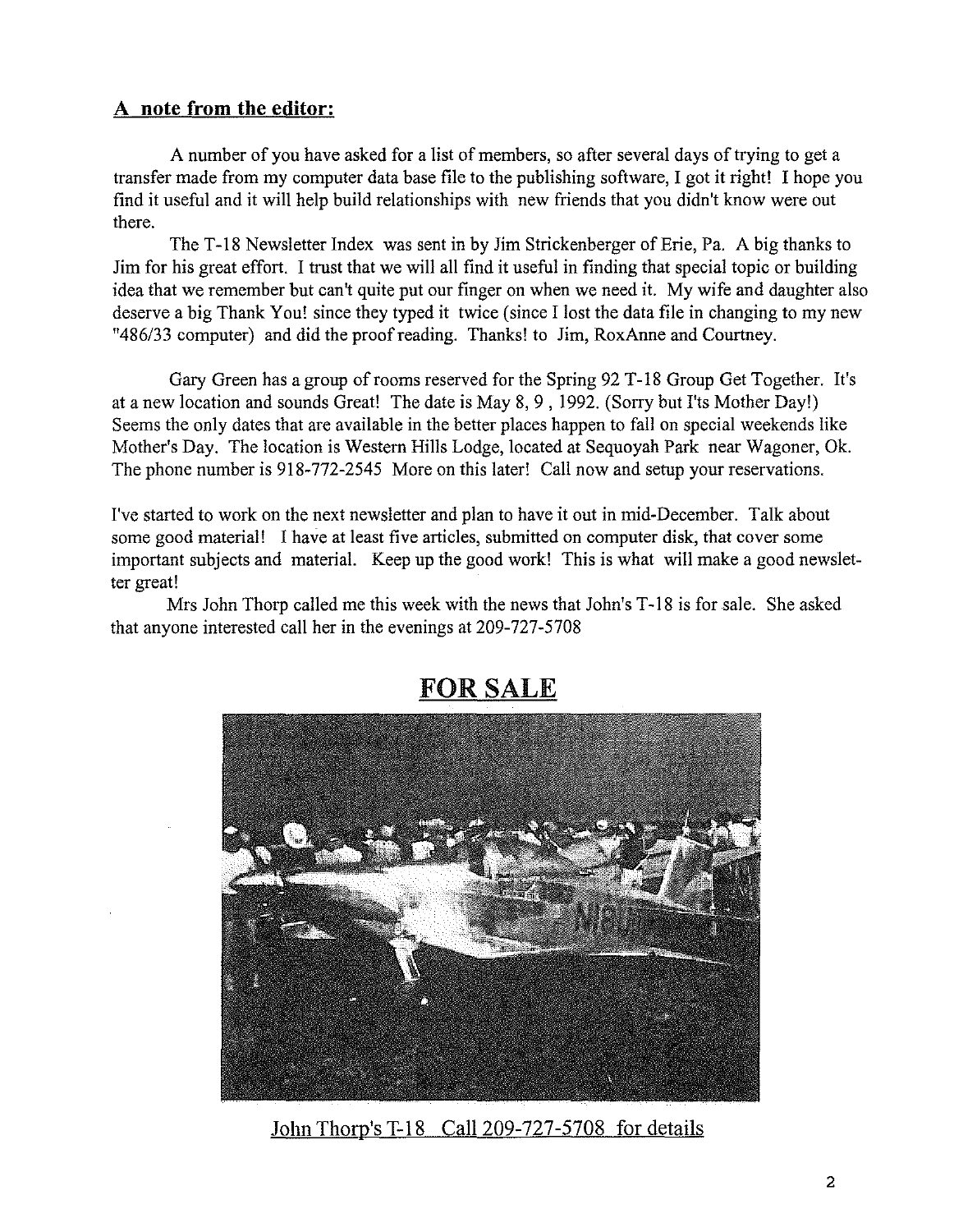### $\underline{\mathbf{A}}$

| <b>ACRYLICS</b>       | 28.6                                                                                               |
|-----------------------|----------------------------------------------------------------------------------------------------|
| ADHESIVE BONDING      | 63.3                                                                                               |
| <b>AEROBATICS</b>     | 27.3, 42.5, 46.5, 57.4                                                                             |
| <b>AILERON</b>        | 39.7, 46.5, 47.13, 48.5, 52.2A, 56.3B,<br>56.15B, 60.12, 68.15, 69.5, 70.10.11                     |
| <b>AIR BOXES</b>      | 26.5, 56.5B, 59.20, 73.15                                                                          |
| <b>AIR COMPRESSOR</b> | 1.24                                                                                               |
| AIR FILTER            | 26.5, 28.6, 56.5B                                                                                  |
| <b>AIRFOILS</b>       | 46.10, 49.5, 50.2, 51.2A, 51.3, 58.4.5.6                                                           |
| AIRFOILS(LDS-2)       | 46.10                                                                                              |
| <b>AIR SCOOPS</b>     | 19.1.2, 26.5, 50.7, 56.5B                                                                          |
| AIR SPEED             | 38.4, 52.16B, 57.4, 59.6.29                                                                        |
| AIR SPEED (TESTER)    | 29.7                                                                                               |
| <b>AIR VENTS</b>      | 56.15B                                                                                             |
| <b>ALIGNMENT</b>      | 17.2, 32.4.5, 28.7, 46.13, 47.14, 48.8, 50.2, 52.2B, 56.7A,<br>59.13, 61.7, 66.11, 67.10, 74.10.11 |
| ALODINING             | 24.3, 63.8.9                                                                                       |
| <b>ALTERNATORS</b>    | 15.5, 25.2.3, 30.5, 59.16, 60.15, 61.16, 72.9, 73.19,                                              |
| ALUMINUM              | 24.8, 41.7, 42.3, 39.4, 43.4, 46.6.7, 47.16, 52.21A,<br>53.18A, 61.10, 63.3                        |
| <b>AMMETERS</b>       | 52.15A                                                                                             |
| AN BOLTS              | 54.1B                                                                                              |
| ANGLE OF ATTACK       | 51.6.6A, 54.6B.8A                                                                                  |
| ANNEALING             | 16.5, 17.5, 20.3                                                                                   |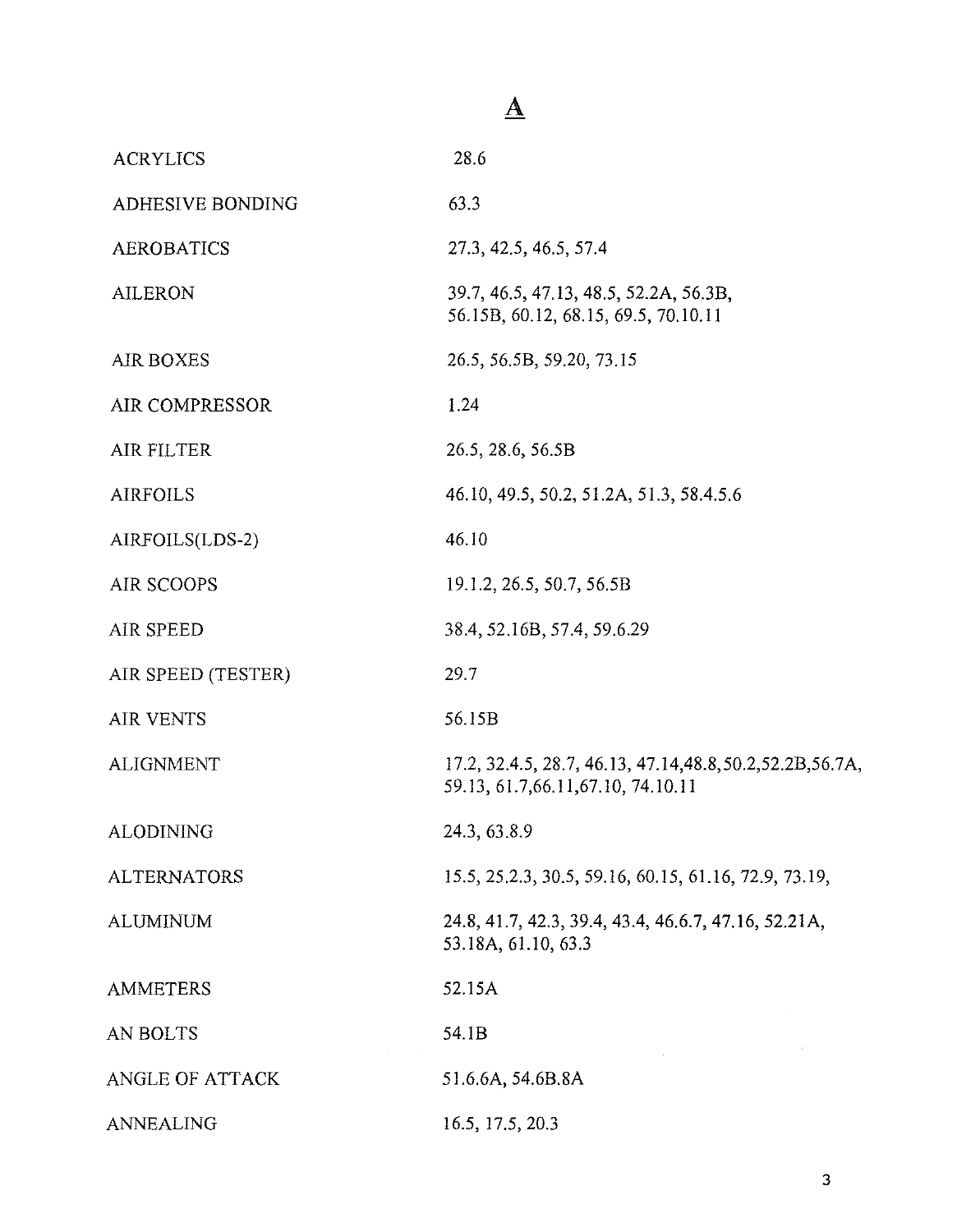| ANNUAL INSPECTION          | 61.27.29                                                                                             |
|----------------------------|------------------------------------------------------------------------------------------------------|
| ANODIZING                  | 17.5, 63.8.9                                                                                         |
| <b>ANTENNAS</b>            | 69.11, 73.16                                                                                         |
| <b>AUTOPILOT</b>           | 46.15, 47.2.13                                                                                       |
|                            | $\mathbf{B}$                                                                                         |
| <b>BAFFLE</b>              | 22.9, 26.4, 28.7, 56.14A, 73.15                                                                      |
| <b>BAGGAGE COMPARTMENT</b> | 28.8, 45.11, 46.20, 48.1, 49.6A.7.7A, 50.4, 52.6A,<br>54.22B, 64.4, 65.15, 68.13, 69.11, 71.6, 73.17 |
| <b>BALANCING(ENGINE)</b>   | 32.3, 33.6, 38.3                                                                                     |
| <b>BALL JOINT(EXH)</b>     | 32.7                                                                                                 |
| <b>BATTERIES</b>           | 67.12.13, 69.13.15, 71.17, 72.7.8.11.12, 73.20                                                       |
| <b>BATTERY BOX</b>         | 23.2.7, 67.12.13, 69.13.15, 71.17, 72.7.8.11.12, 73.20                                               |
| <b>BATTERY CABLE</b>       | 43.5                                                                                                 |
| BEAM, WINGS                | 50.3A, 56.20B                                                                                        |
| <b>BEARINGS (ENGINE)</b>   | 19.3                                                                                                 |
| <b>BEGINNER CORNER</b>     | 1.17, 22.8, 35.1, 36.3, 39.7, 43.4, 46.5.6.7.8                                                       |
| BELLCRANK ALIGN.           | 56.3B                                                                                                |
| <b>BEND RADII</b>          | 17.4, 22.8, 35.2, 43.4, 53.18A                                                                       |
| BLANKS (RIBS, ETC.)        | 1.5, 46.7                                                                                            |
| <b>BOOKS</b>               | 22.5, 26.1, 49.10A                                                                                   |
| BORE, STROKE, & H.P.       | 34.1                                                                                                 |
| BRAKE (BENDING)            | 53.19A, 54.14A                                                                                       |
| BRAKE (WHEEL)              | 17.4, 19.1, 21.22, 38.3, 56.7B.8A, 61.2.7,<br>61.16, 62.6, 65.16, 66.7.15, 69.10.11                  |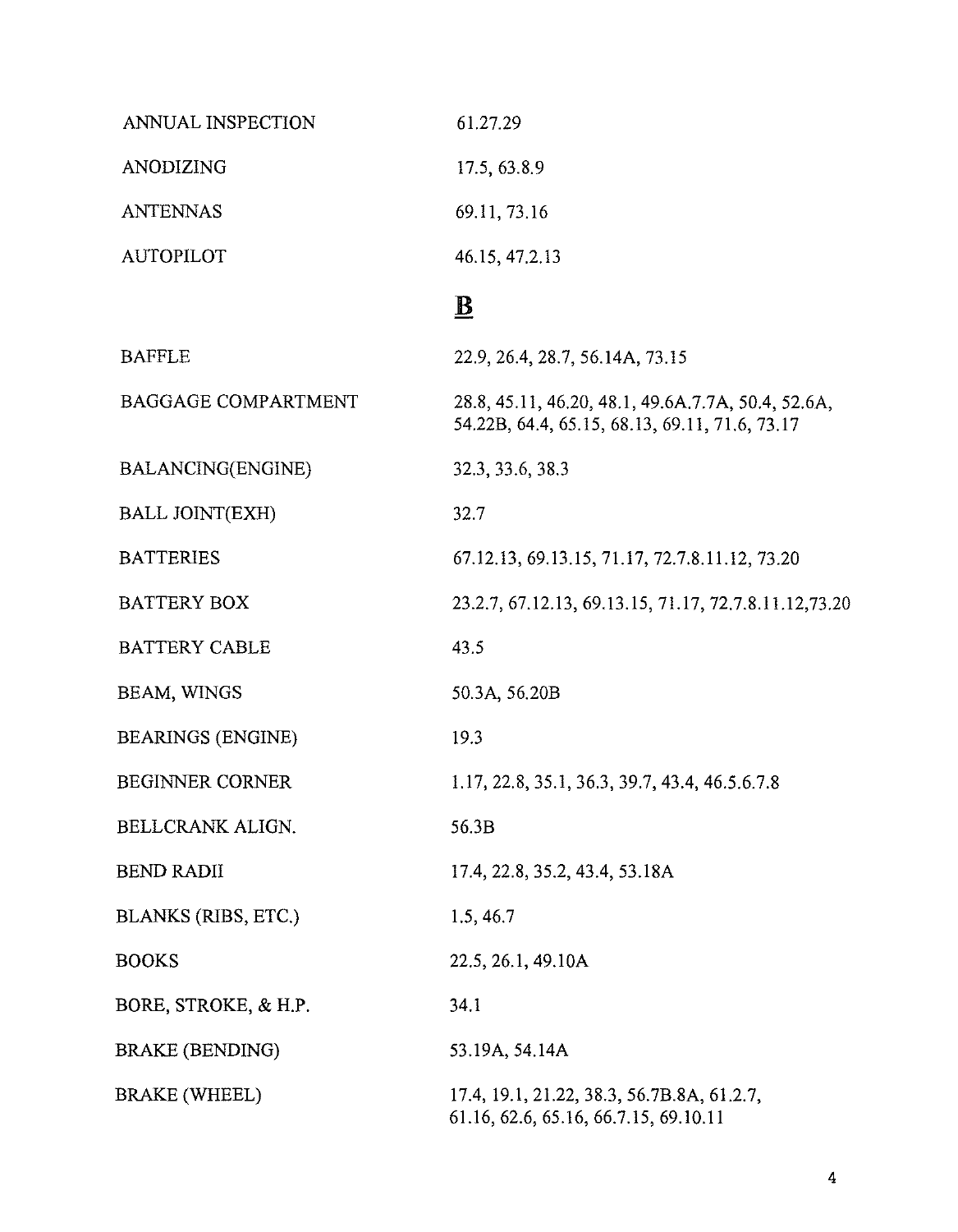| <b>BRAKE PEDAL</b>     | 1.22, 60.11, 61.2.7                                                                                                                                                           |
|------------------------|-------------------------------------------------------------------------------------------------------------------------------------------------------------------------------|
| <b>BREAK-IN</b>        | 25.6                                                                                                                                                                          |
| <b>BREATHER (OIL)</b>  | 18.6, 33.1                                                                                                                                                                    |
| <b>BUCKING RIVITS</b>  | 25.12, 56.10B, 65.20, 69.9                                                                                                                                                    |
| BUILDING, GENERAL      | 1.17, 13.1, 17.6, 22.8, 23.6, 29.1.7, 31.4, 32.1,<br>33.1.2, 34.3, 35.1, 36.3, 38.1, 39.2, 39.7.8.9, 43.4,<br>45.1:16, 42.5, 46.5::8, 47.14, 47.16, 49.8, 54.3B,<br>59.21::25 |
| <b>BULLETINS</b>       | 22.9, 25.5, 27.1, 28.6.7, 30.1, 34.5, 52.20B                                                                                                                                  |
| <b>BULKHEADS</b>       | 1.8, 20.3, 29.3, 46.7, 59.11                                                                                                                                                  |
| <b>BULKHEAD SEAT</b>   | 32.8                                                                                                                                                                          |
| <b>BENDING JOGGLES</b> | 46.8                                                                                                                                                                          |
|                        | C                                                                                                                                                                             |
| C.G                    | 18.1, 26.11, 27.7, 54.3A, 60.18.25.26.27, 61.8.9                                                                                                                              |
| C.H.T. & E.G.T.        | 26.5, 33.2, 36.5, 45.13, 53.14A::15B                                                                                                                                          |

"C" WING

CABIN HEAT 49.10A

CADMIUM PLATE 43.4.5

CANOPY

15.5,23.3.7,24.6.7,28.3,31.8,32.7,36.5, 25.9,26.6,46.16, 49.4A, 50.3A, 54.16B, 56.15B, 58.9, 61.7.17.18, 63.1, 66.4.7, 65.14.20, 66.7.8.18,67.10,73.8,74.15

#### CARBURETOR 18.4,47.14,49.3,50.9.17.20, 56.6B, 59.17.20, 61.1.3.17.24,66.10,71.5,74.12,76.3

42.1

CARBURETOR HEAT 26.5,40.4, 56.6B

CARBURETOR HEAT MUFF 19.1,26.8,37.10

CENTER WING ASSY. 54.3B, 56.20B, 63.12, 64.12, 65.17.26

 ${\bf 5}$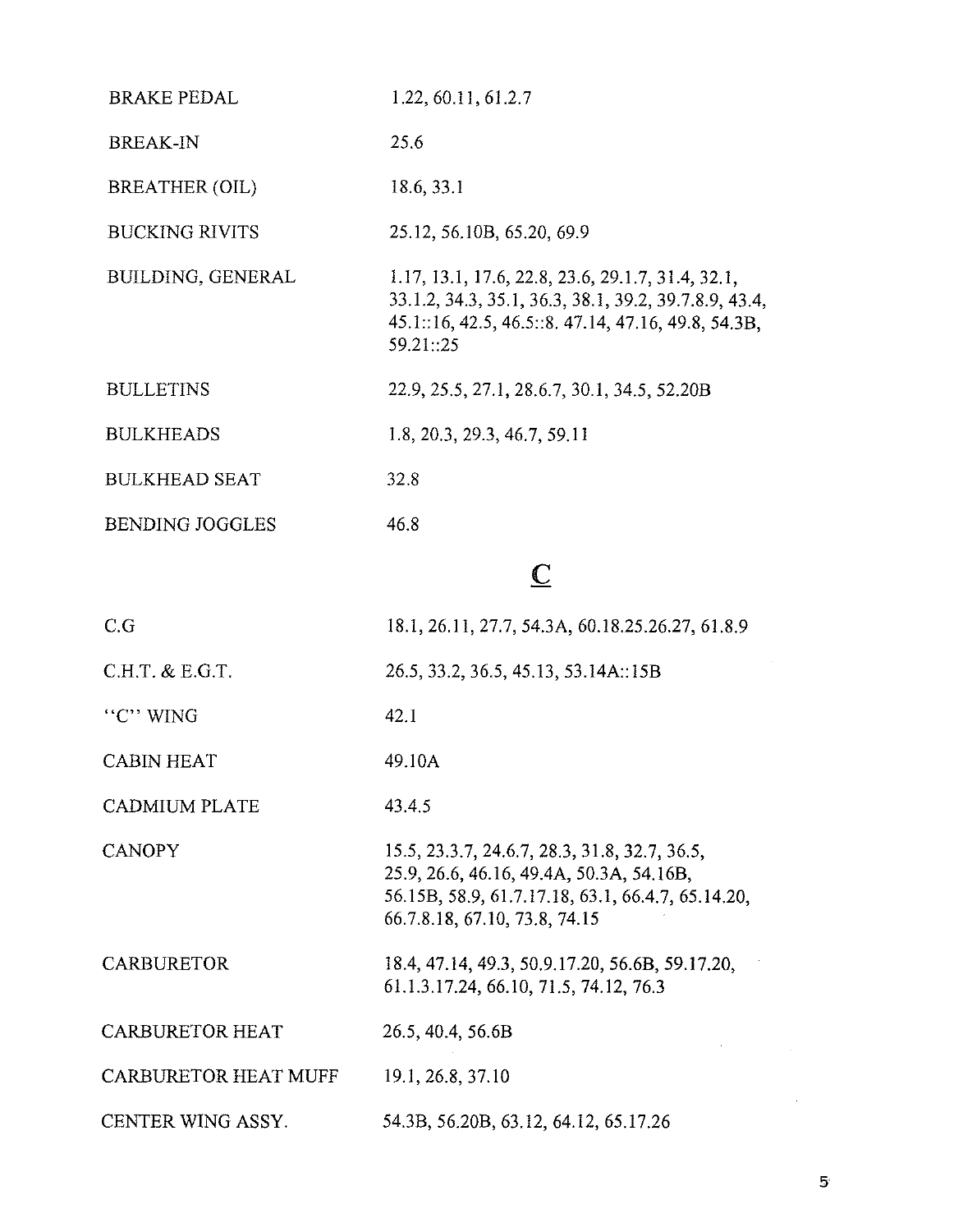| <b>CHARTS (PERFORMANCE)</b> | 62.9::17                                                                              |
|-----------------------------|---------------------------------------------------------------------------------------|
| <b>CLECOS</b>               | 21.1                                                                                  |
| <b>COMPRESSION (ENGINE)</b> | 34.1                                                                                  |
| <b>COMPUTERS</b>            | 61.19, 77.10                                                                          |
| <b>CONTROLS</b>             | 51.2A, 65.26, 66.10, 73.15, 76.2                                                      |
| <b>CONTROL SURFACE</b>      | 52.2A, 47.13.14, 65.4, 76.10                                                          |
| COOLER, OIL                 | 18.5, 54.17B, 56.9B, 65.16, 70.3, 73.17                                               |
| <b>COOLING</b>              | 26.5, 33.4                                                                            |
| <b>COORDINATORS</b>         | 43.1, 44.7                                                                            |
| CORRECTIONS, DRWNGS.        | 48.4                                                                                  |
| CORRESPONDENCE              | 42.4.5, 43.3, 44.1, 45.1.9.13, 46.1, 60.20A.22,<br>61.1.2.3.14::28, 77.2.3::10:12     |
| <b>CORROSION</b>            | 16.1, 61.6.7, 63.6                                                                    |
| COWLING                     | 19.2, 20.2, 21.5, 25.2, 33.4, 34.3, 46.4,<br>48.3.4, 50.7, 50.10, 54.2A, 55.3A, 56.7B |
| <b>CRANKSHAFT</b>           | 18.4, 19.2, 32.7                                                                      |
| <b>CUSHIONS</b>             | 64.4, 65.15, 68.13, 69.11, 71.6, 73.17                                                |
|                             | $\overline{\mathbf{D}}$                                                               |
| <b>DASH</b>                 | 28.10, 32.2, 48.2, 52.21A, 55.10A                                                     |
| <b>DESIGN PARAMETERS</b>    | 42.2                                                                                  |
| DIHEDRAL, WING              | 50.3                                                                                  |
| DIMPLING/RIVETING           | 1.11, 1.19, 18.2, 25.11, 65.20, 69.9                                                  |
| <b>DOUBLER</b>              | 1.22, 14.4, 22.9, 25.5                                                                |
| <b>DRAG</b>                 | 49.4A                                                                                 |
| <b>DRAWINGS</b>             | 1.25                                                                                  |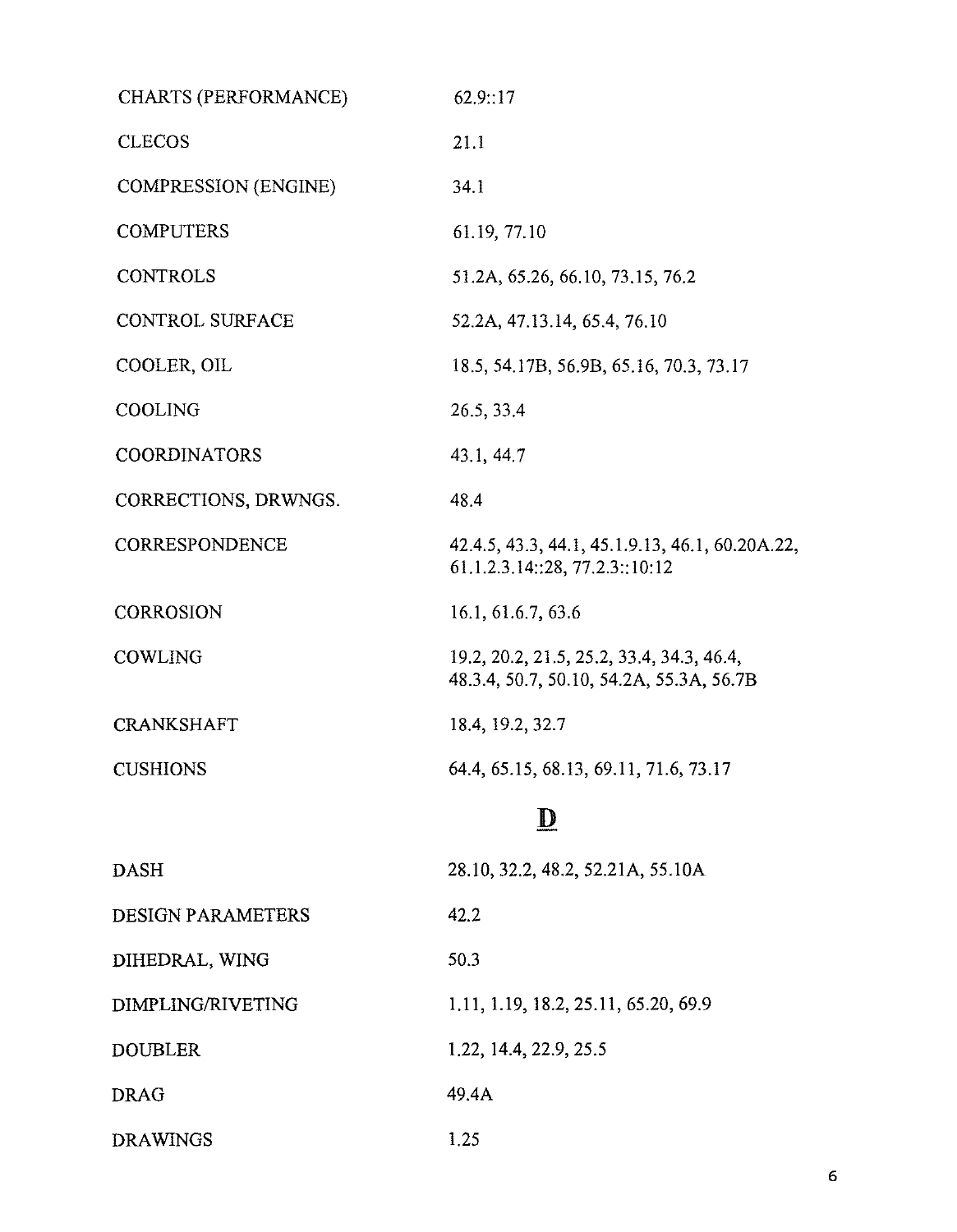| 48.4                                                                                                                                                                                                                                                       |
|------------------------------------------------------------------------------------------------------------------------------------------------------------------------------------------------------------------------------------------------------------|
| 55.8B, 60.5                                                                                                                                                                                                                                                |
| 20.2                                                                                                                                                                                                                                                       |
| $\overline{\mathbf{E}}$                                                                                                                                                                                                                                    |
| 26.5, 33.2, 36.5, 45.13, 53.14A.15A.15B                                                                                                                                                                                                                    |
| 38.8                                                                                                                                                                                                                                                       |
| 49.4, 51.16, 54.7B.8B, 55.7B, 56.15B, 60.20,<br>61.16, 72.9, 73.19, 75.16                                                                                                                                                                                  |
| 14.3, 32.2, 33.2                                                                                                                                                                                                                                           |
| 33.2                                                                                                                                                                                                                                                       |
| 18.1, 18.3, 19.1.2.3, 21.7, 22.3.5, 25.3,<br>26.1, 28.4.5, 25.6, 30.2, 27.7, 28.7.8,<br>31.2.3, 32.3.7.8, 33.1.4.6, 34.1, 35.3, 37.5,<br>38.3, 46.3, 51.14, 54.21A, 59.17.30, 61.19,<br>62.21, 62.1, 66.14.16, 66.9, 70.1.3, 73.20,<br>74.4.5, 75.15, 76.3 |
| 14.4, 23.1, 26.2, 39.10, 56.6B, 52.6B.14B,<br>53.8A, 55.3A, 68.3, 69.17, 70.3                                                                                                                                                                              |
| 19.2, 25.3, 28.3, 35.5.9, 37.2, 54.17B, 65.16,<br>70.3, 73.17                                                                                                                                                                                              |
| 51.5A                                                                                                                                                                                                                                                      |
| 15.3, 19.2, 21.6, 25.2, 29.2, 32.6.7, 35.8, 37.7::10,<br>41.8, 44.2, 60.13, 63.21, 64.15, 70.3, 72.10                                                                                                                                                      |
| 53.20A                                                                                                                                                                                                                                                     |
| 46.8                                                                                                                                                                                                                                                       |
| $\mathbf{F}$                                                                                                                                                                                                                                               |
|                                                                                                                                                                                                                                                            |

FIBERGLASS PARTS

1.31,14.1.5,16.3,17.5,20.2,21.3,34.2.3,48.4, 62.5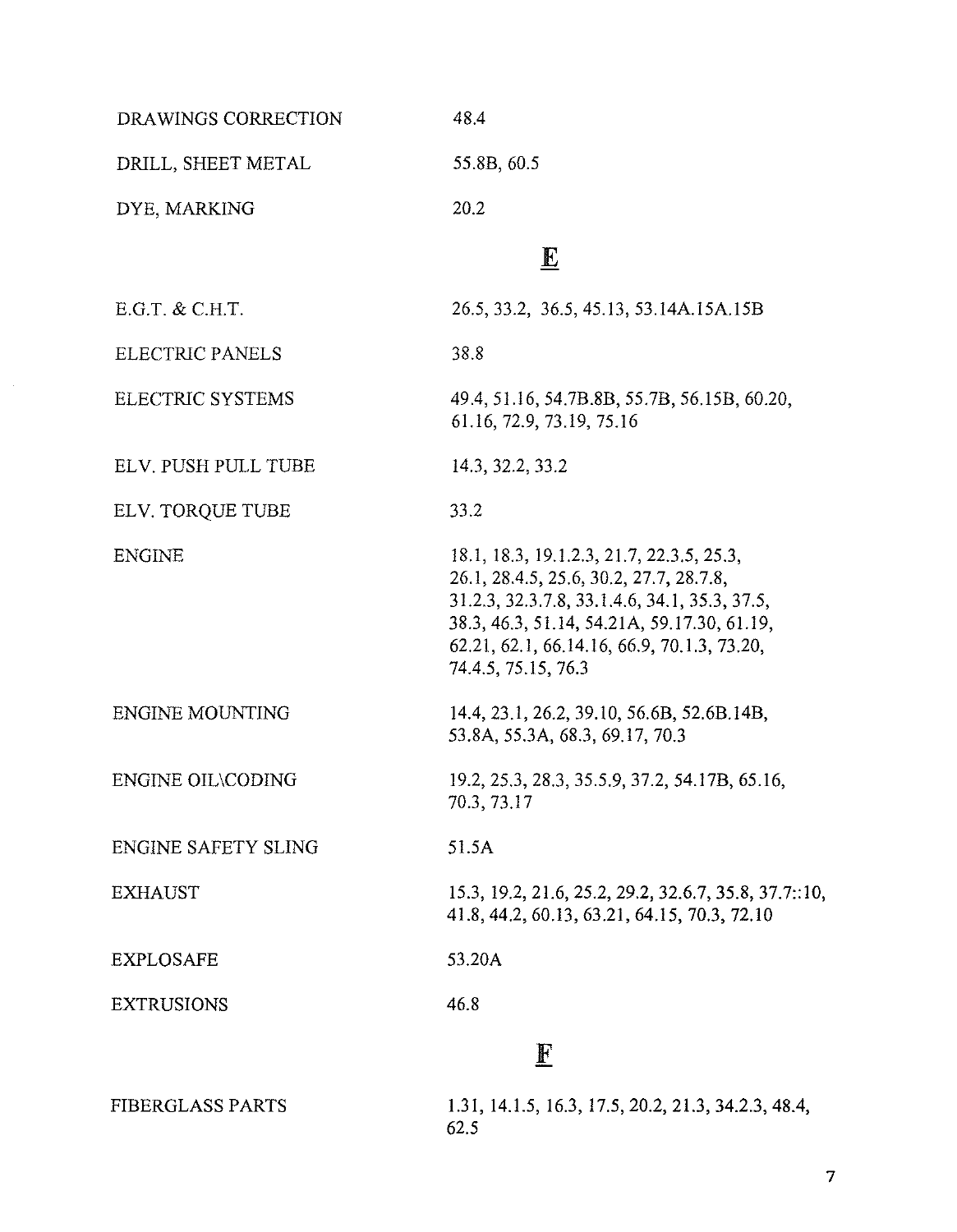| <b>FILLETS</b>        | 24.5, 35.10, 59.4                                                                                                                                                                                                        |
|-----------------------|--------------------------------------------------------------------------------------------------------------------------------------------------------------------------------------------------------------------------|
| <b>FIREWALL</b>       | 23.2, 32.8, 48.2, 52.21A, 55.10A, 73.19                                                                                                                                                                                  |
| <b>FIN</b>            | 1.33, 14.3, 33.1, 52.1A, 56.20A                                                                                                                                                                                          |
| <b>FITTINGS</b>       | 1.3, 14.6, 52.11B, 56.14B                                                                                                                                                                                                |
| <b>FLANGE BENDING</b> | 15.7, 17.6, 22.5, 36.2                                                                                                                                                                                                   |
| <b>FLAPS</b>          | 1.22, 15.3, 17.2, 21.4, 22.2, 28.5, 34.5,<br>46.13, 47.14, 48.5, 50.2.4A, 52.2B, 53.2A.5A,<br>61.4, 62.4.5, 66.8, 73.17                                                                                                  |
| FLAPS (ELECTRIC)      | 22.2, 46.14, 49.8A.10A, 56.8B, 60.11, 61.4                                                                                                                                                                               |
| <b>FLAP SEAL</b>      | 25.8, 67.15, 71.21                                                                                                                                                                                                       |
| <b>FLIGHT REPORTS</b> | 1.29, 14.1, 21.6, 22.4, 24.1, 25.1.4, 27.1,<br>28.2, 29.3, 30.1.3, 32.1, 33.1.3, 34.5,<br>35.6.7, 36.2.4, 37.3, 39.5, 40.5, 41.3.8,<br>42.4.5.6, 43.1.3, 44.3.4.7, 46.9.11, 47.8,<br>48.1.2, 49.2A.3.9, 50.5.6.6A, 77.12 |
| <b>FLIGHT REVIEW</b>  | 63.5                                                                                                                                                                                                                     |
| <b>FLIGHT RIGGING</b> | 61.7, 71.4.5                                                                                                                                                                                                             |
| FLIGHT TEST PROGRAM   | 62.9::18                                                                                                                                                                                                                 |
| <b>FLOOR BOARDS</b>   | 1.22, 16.2, 49.10                                                                                                                                                                                                        |
| FOLD DOWN INST. PANEL | 68.23, 71.23, 73.9.19                                                                                                                                                                                                    |
| FOLD WING (CENTER)    | 41.1, 63.12, 64.12, 65.17.26                                                                                                                                                                                             |
| <b>FORD ENGINE</b>    | 51.1, 65.4, 68.1, 70.1.3.9, 72.14::21,<br>73.5.5A.10                                                                                                                                                                     |
| <b>FORM BLOCKS</b>    | 1.4, 22.8, 46.6, 51.2A, 52.2A, 52.19A.19B, 65.22                                                                                                                                                                         |
| <b>FORMULAS</b>       | 40.4                                                                                                                                                                                                                     |
| <b>FORWARD FLOOR</b>  | 49.10                                                                                                                                                                                                                    |

 $\omega$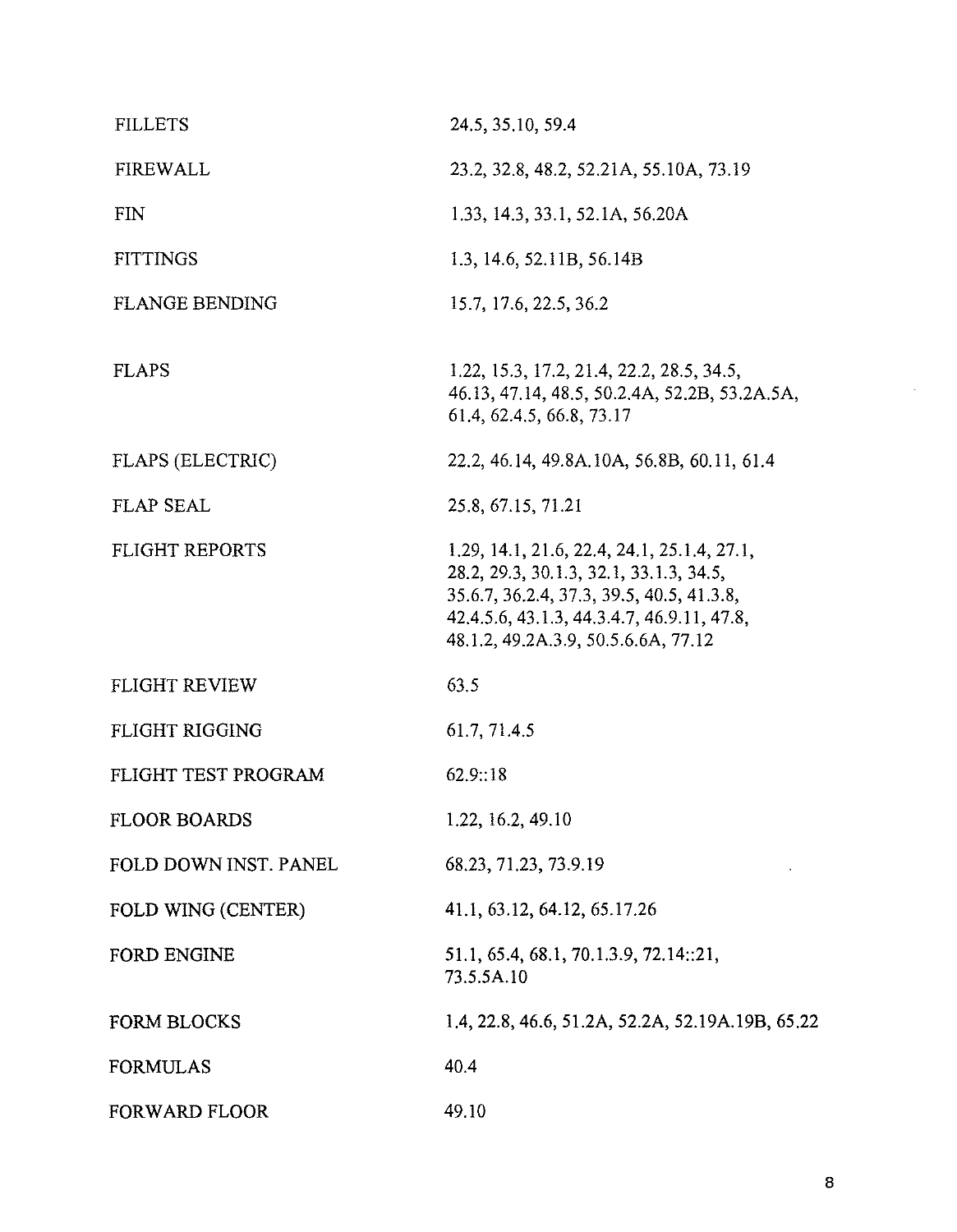| <b>FUEL</b>                | 54.12A, 58.11, 61.16, 64.17, 66.9, 71.6.16                                                                                                                         |
|----------------------------|--------------------------------------------------------------------------------------------------------------------------------------------------------------------|
| FUEL LINE                  | 48.2, 53.12B, 56.8A, 58.11, 60.12, 61.6                                                                                                                            |
| FUEL FEED PROBLEMS         | 26.4, 37.5, 53.12A, 56.13A, 60.12, 61.1.6,<br>63.19, 64.17, 65.7, 66.10, 69.12 71.6, 73.17.18                                                                      |
| <b>FUEL FLOW</b>           | 26.4, 29.4, 36.7, 54.12, 56.13A, 58.11, 60.12, 61.17                                                                                                               |
| <b>FUEL INJECTION</b>      | 18.5, 56.13A                                                                                                                                                       |
| FUEL TANK                  | 14.5, 15.1.2, 18.3, 21.3.5, 22.2, 26.3, 29.6,<br>37.1.5, 38.1, 43.5, 54.11A, 58.11, 61.1.6.,<br>63.19, 64.17, 65.17, 66.10, 69.12, 53.6B,<br>56.7B, 71.6, 73.17.18 |
| FUEL TANK VENT             | 58.12, 60.12                                                                                                                                                       |
| FUEL TANK, AUX.            | 25.6, 29.7, 47.6.7, 54.17A, 56.19A, 58.6                                                                                                                           |
| <b>FUEL TANK GAP</b>       | 37.1, 50.8A, 53.12B, 54.12A, 56.7B                                                                                                                                 |
| FUEL TANK STRAINERS        | 36.7, 54.16A, 58.11                                                                                                                                                |
| FUEL SYSTEM                | 22.2, 29.4, 36.5.7, 53.11B, 54.12A, 56.8A.11, 60.12, 61.6                                                                                                          |
| FUEL TANK STRAPS           | 29.8                                                                                                                                                               |
| <b>FUEL VALVE</b>          | 56.8A, 61.6                                                                                                                                                        |
| FUEL PUMP                  | 56.13A, 58.12, 61.1.3.17.24, 66.10, 71.5,<br>74.12, 76.3                                                                                                           |
| <b>FUSELAGE</b>            | 1.12.22, 1.24, 14.3, 20.2, 21.7, 22.1, 26.5,<br>46.13                                                                                                              |
| <b>FUSELAGE EXTRUSIONS</b> | 1.9, 46.8.13                                                                                                                                                       |
| <b>FUSELAGE FRAMES</b>     | 经未成本<br>Report Follows (2004) and the state<br>29.5                                                                                                                |
| <b>FUSELAGE SKINS</b>      | 1.2, 22.8, 27.2, 28.4, 48.3, 56.20A, 73.16, 75.13, 76.13                                                                                                           |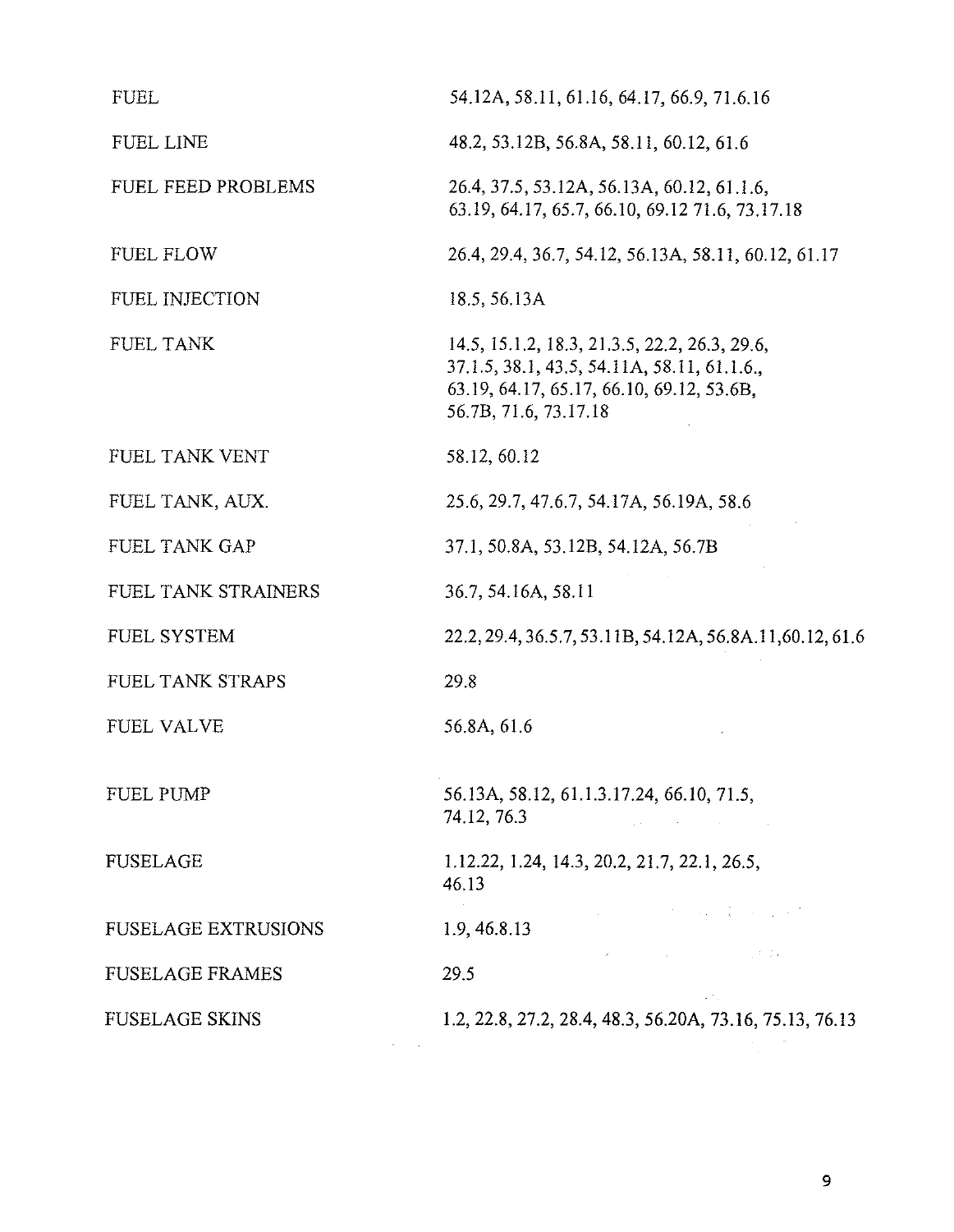### $\overline{\mathbf{G}}$

| GAP COVER (CW)              | 56.4B                             |
|-----------------------------|-----------------------------------|
| <b>GAP SEAL (AILERON)</b>   | 52.2A                             |
| <b>GENERAL DESCRIPTIONS</b> | 35.1, 45.2.14.16                  |
| <b>GENERATORS</b>           | 61.16, 72.9, 73.19, 75.16         |
| <b>GLARE SHIELD</b>         | 73.9                              |
| <b>GROUNDS (ELECTRICAL)</b> | 51.2A, 53.14B                     |
| GROUND HANDLING             | 53.17B, 61.7, 66.11, 67.10, 74.10 |

#### $\underline{\mathbf{H}}$

| <b>HARDWARE</b>                     | 25.7, 54.1B                                                                                         |
|-------------------------------------|-----------------------------------------------------------------------------------------------------|
| HEADPHONES, RADIO                   | 45.12, 54.9B.10A, 73.18                                                                             |
| <b>HEAT BOX</b>                     | 54.16B                                                                                              |
| <b>HEAT TREAT (ALUM)</b><br>(STEEL) | 28.6.9, 42.3<br>43.4                                                                                |
| HORIZONTAL TAIL                     | 14.2, 25.3.6, 26.6, 27.1, 30.1, 32.4, 33.1,<br>34.5, 39.5, 40.4, 46.14, 47.19, 55.8A,<br>56.14A.17A |
| <b>HORIZ.TAIL INSTALLATION</b>      | 14.4, 18.1, 25.2, 46.14, 56.14A.17A                                                                 |
| HORIZ. TAIL TUBE BEAM               | 56.17A                                                                                              |
| <b>HORIZ. TAIL WEIGHTS</b>          | 40.4.6                                                                                              |
| <b>HORSEPOWER</b>                   | 34.1                                                                                                |
| <b>HYDROGEN</b>                     | 34.6, 43.4.5, 61.10                                                                                 |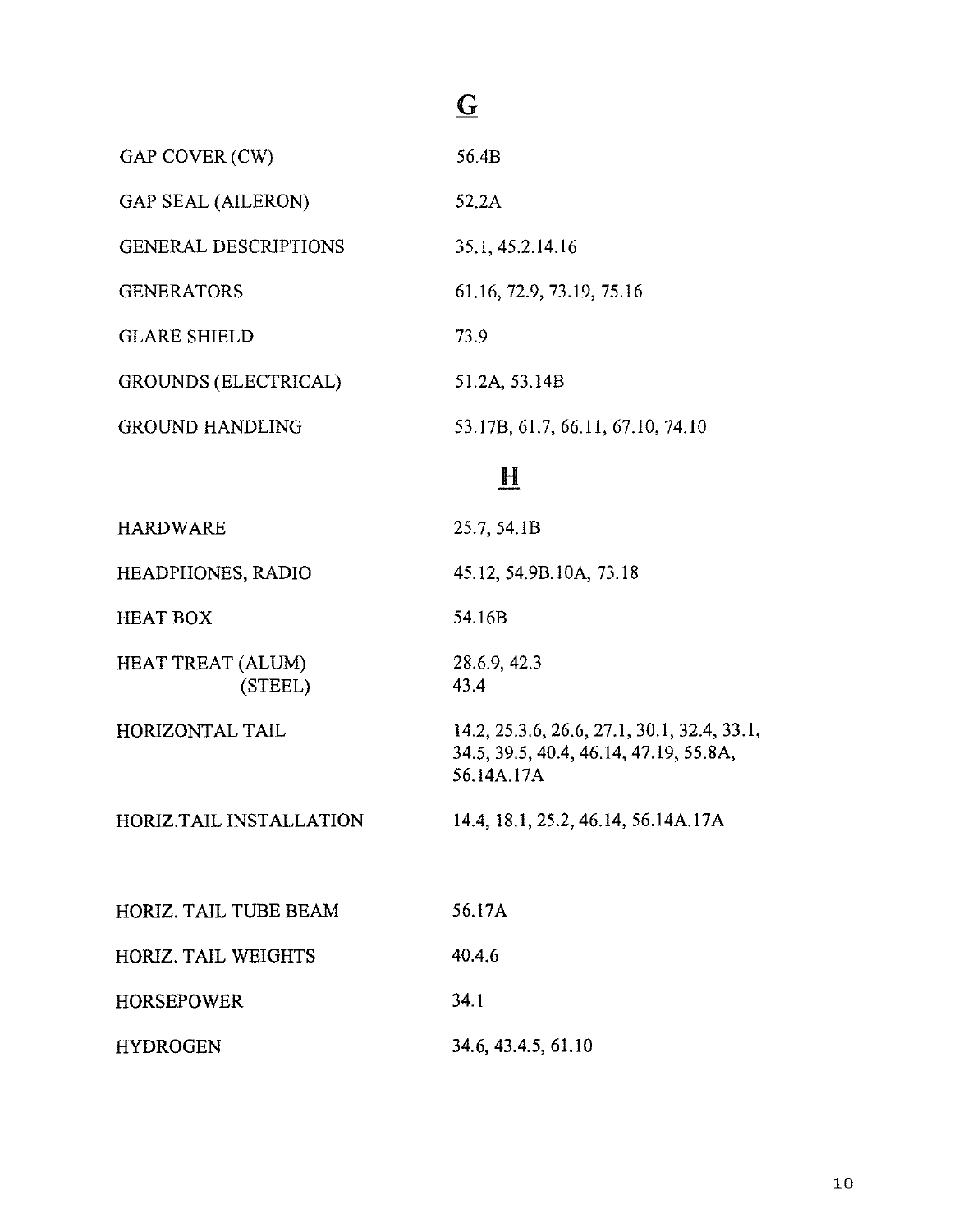### $\mathbf{I}%$

| <b>INCIDENCE BOARDS</b>       | 17.3, 46.4, 49.6                                                                                                                                                                          |
|-------------------------------|-------------------------------------------------------------------------------------------------------------------------------------------------------------------------------------------|
| <b>INDEX</b>                  | 56.21B, 51.10A                                                                                                                                                                            |
| <b>INSPECTIONS</b>            | 61.6.7, 63.6, 64.7.9                                                                                                                                                                      |
| <b>INSPECTION PLATES</b>      | 33.1, 49.10                                                                                                                                                                               |
| <b>INSTRUMENTS</b>            | 14.4, 24.6, 36.4, 37.8, 45.11, 52.15A, 59.29,<br>63.20, 72.14, 73.18.20, 75.16                                                                                                            |
| <b>INSTRUMENT CALIBRATION</b> | 29.4, 38.4, 40.3                                                                                                                                                                          |
| <b>INSTRUMENT PANEL</b>       | 15.7, 20.4, 21.5, 23.1.2, 38.9, 39.8, 45.11,<br>50.9, 52.10B, 63.20, 71.23, 68.23, 72.14,<br>73.9.18.19.20, 75.16                                                                         |
| <b>INTERIOR</b>               | 64.4, 65.15, 68.13, 69.11, 71.6, 72.12, 73.17                                                                                                                                             |
|                               | <u>J</u>                                                                                                                                                                                  |
| <b>JOGGLES</b>                | 29.8.9, 44.3, 46.8                                                                                                                                                                        |
| <b>JOGGLE TOOL</b>            | 46.8.9.20                                                                                                                                                                                 |
|                               | $\overline{\mathsf{L}}$                                                                                                                                                                   |
| <b>LANDING GEAR</b>           | 1.21.28.31, 15.7, 16.4, 21.6, 24.9, 28.2.6,<br>32.3, 34.1, 35.2, 37.2, 39.2.3, 41.1, 48.8,<br>50.5, 51.3A, 54.23A, 52.2A.11B, 53.7A, 60.15,<br>62.2.3, 61.7, 65.16.21, 66.11, 69.21, 74.3 |
| LANDING GEAR (RETRACT)        | 26.8, 29.10, 31.7, 41.2                                                                                                                                                                   |
| <b>LANDING LIGHT</b>          | 42.2, 52.2A                                                                                                                                                                               |
| LATCH, CANOPY                 | 27.4, 56.15B                                                                                                                                                                              |
| <b>LEAK CHECKS</b>            | 24.2                                                                                                                                                                                      |
| LEG ROOM                      | 1.30                                                                                                                                                                                      |

29.11,35.2

LIGHTS

11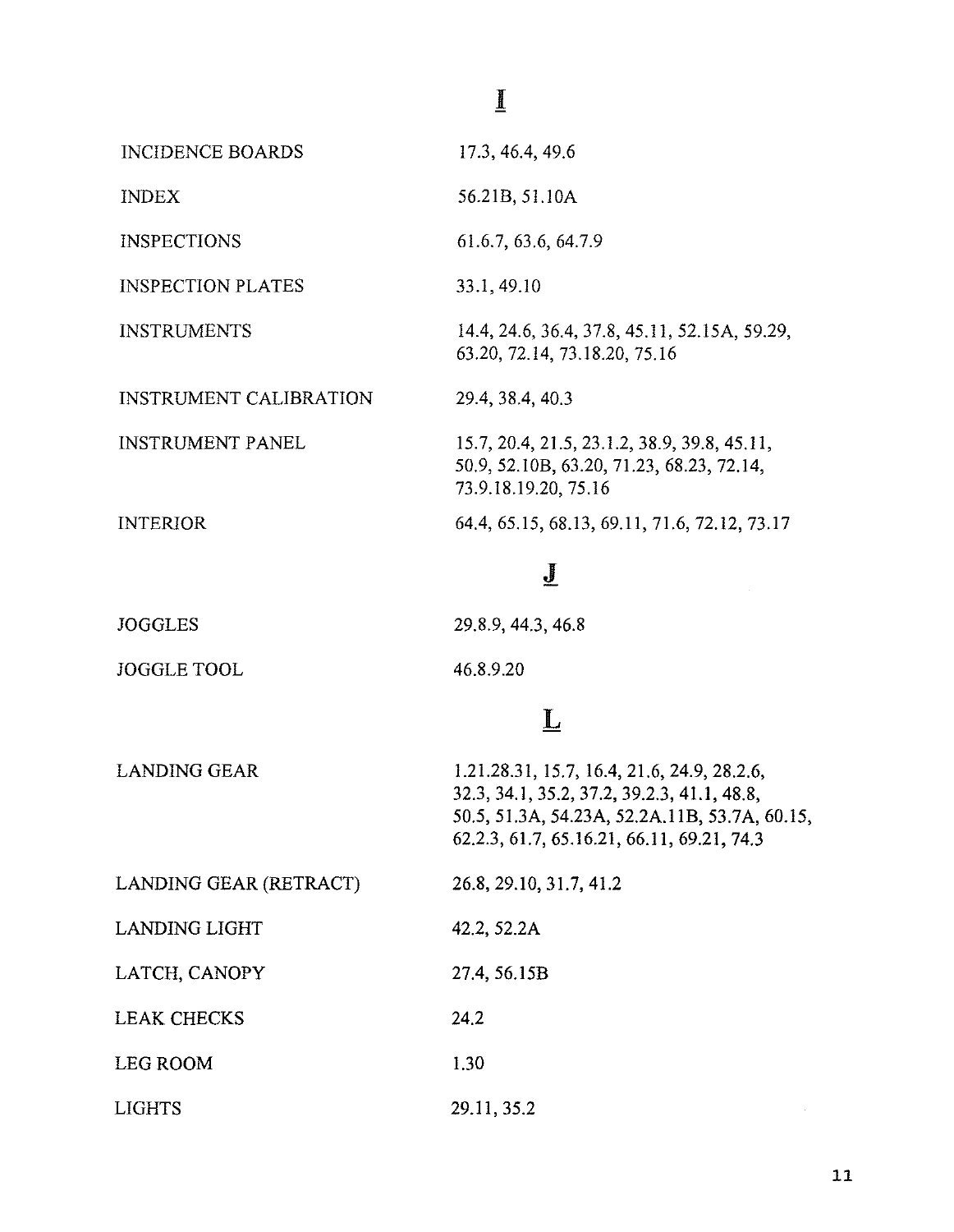| <b>LIGHTENING HOLES</b>  | 14.4                                                                                                                   |
|--------------------------|------------------------------------------------------------------------------------------------------------------------|
| <b>LIMITATIONS</b>       | 27.3, 50.1.5                                                                                                           |
| <b>LOCKING TAILWHEEL</b> | 59.12.14, 61.2.20.21, 62.6, 66.13, 67.11,<br>70.12, 71.4, 74.10.11                                                     |
| <b>LORAN</b>             | 60.22                                                                                                                  |
| LUBE CHART               | 61.27.29                                                                                                               |
| <b>LUBRICATION</b>       | 42.6                                                                                                                   |
|                          | M                                                                                                                      |
| <b>MAIN BEAM</b>         | 46.4.5                                                                                                                 |
| <b>MAINTENANCE</b>       | 27.9, 30.4, 41.1                                                                                                       |
| <b>MANEUVERING SPEED</b> | 59.4                                                                                                                   |
| <b>MARKING DYE</b>       | 20.2                                                                                                                   |
| <b>MASS PROPERTIES</b>   | 18.1, 23.6, 26.6, 27.7                                                                                                 |
| <b>MASTER PLAN</b>       | 54.23A                                                                                                                 |
| <b>MATERIAL LIST</b>     | 1.17                                                                                                                   |
| MAULE LOCKING TAIL WHEEL | 59.12.14, 61.2.20.21, 62.6, 66.13, 67.11<br>70.12, 71.4, 74.10.11                                                      |
| <b>METAL WORKING</b>     | 1.8, 13.1, 34.3                                                                                                        |
| <b>MINI BRAKE</b>        | 46.19                                                                                                                  |
| <b>MODIFICATIONS</b>     | 14.5, 15.1, 22.4.9, 24.5, 25.3, 29.6, 34.5,<br>36.5, 37.1, 38.9, 39.3.4.5, 41.1, 42.5,<br>46.2.4, 48.11, 49.3A.4, 50.1 |
| MODS (MANDATORY)         | 1.31, 13.1, 27.1, 28.4, 46.2, 48.4                                                                                     |
| MOTOR, FLAP              | 46.15                                                                                                                  |
| <b>MOULDING</b>          | 40.4                                                                                                                   |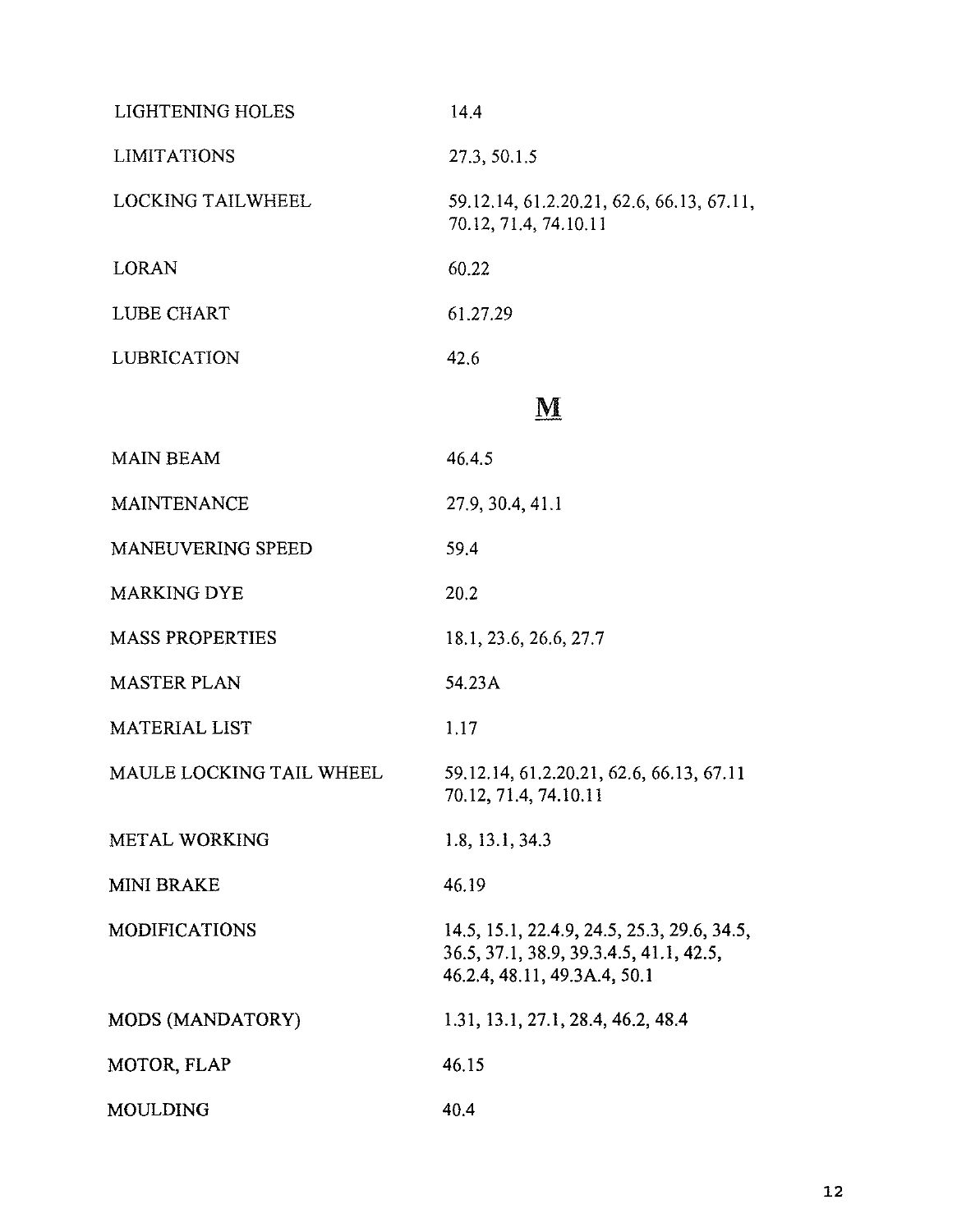| <b>MUFFLERS</b>           | 70.3                                                                                                                                                                      |
|---------------------------|---------------------------------------------------------------------------------------------------------------------------------------------------------------------------|
| <b>MUFFS</b>              | 19.1, 26.8, 37.10, 55.2A                                                                                                                                                  |
| <b>MILLING MACHINE</b>    | 52.12B                                                                                                                                                                    |
|                           | N                                                                                                                                                                         |
| <b>NOISE REDUCTION</b>    | 44.3, 61.7                                                                                                                                                                |
| NUMBERS (APPLY)           | 36.6                                                                                                                                                                      |
|                           | $\bf{O}$                                                                                                                                                                  |
| 0-290-ENGINE              | 18.3 V.G., 19.2.3, 21.7, 22.5, 25.6, 27.7,<br>28.6.8, 31.5 V.G., 32.3.7.8, 33.1.4.6, 37.5,<br>42.5, 51.14, 52.2A, 54.2B.12A, 56.14A.20A,<br>61.19, 62.1, 66.14.16, 74.4.5 |
| <b>OIL</b>                | 35.5                                                                                                                                                                      |
| <b>OIL BREATHER</b>       | 18.6, 28.6, 54.18A.18B, 59.30                                                                                                                                             |
| <b>OIL COOLING</b>        | 18.5, 19.2, 25.6, 26.5, 54.11A, 56.9B, 65.16,<br>70.3, 73.17                                                                                                              |
| <b>OIL FILTER</b>         | 18.5, 26.5, 35.5, 65.16, 70.3, 73.17                                                                                                                                      |
| <b>OIL PRESSURE</b>       | 19.2, 56.7B                                                                                                                                                               |
| OIL RECOVERY SYSTEM       | 54.18A.18.B                                                                                                                                                               |
| OIL SEAL RETAINER         | 28.6, 32.4                                                                                                                                                                |
| <b>OUTER WING BUILDUP</b> | 39.8, 41.4, 45.16, 50.3A, 62.5, 67.4, 69.5,<br>71.22                                                                                                                      |

#### $\underline{\mathbf{P}}$

PAINTING **24.2,28.3,31.8,32.1,38.5::8,41.4,44.9,**  47.16, 52. 13A. 13B, 62.7, 75.12

PANTS WHEEL

25.5,52.13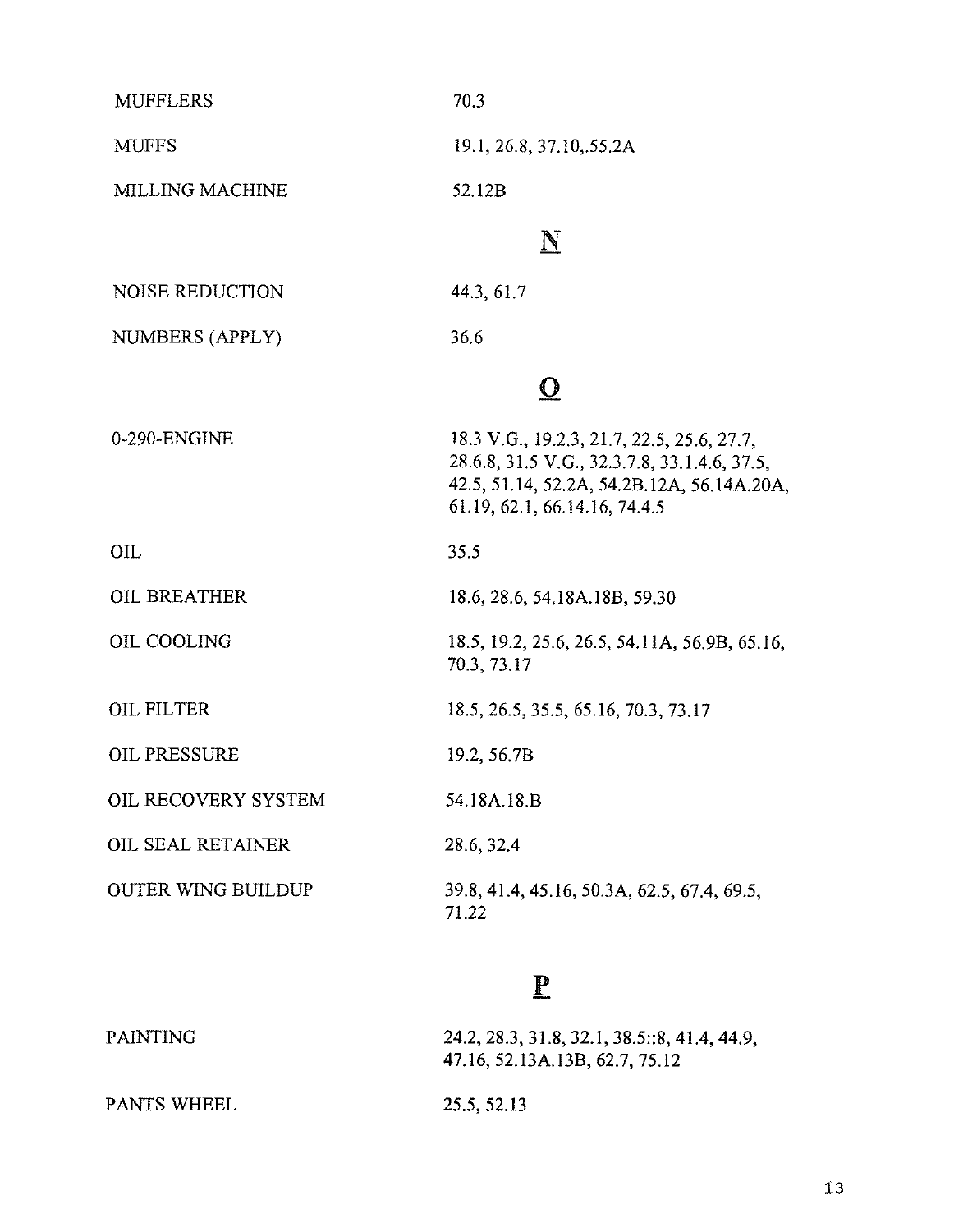| <b>PROPELLERS</b>       | 14.5, 17.2, 21.1.5, 26.4, 27.7, 28.3, 29.11<br>33.2, 34.1, 35.4.6, 36.3, 37.2.3.5.6, 38.1.2,<br>40.1.6, 41.6, 42.3.5, 43.1.2, 44.1.6, 46.3,<br>47.12.18, 51.2, 58.3.18A, 63.17, 65.2.25.26,<br>66.8, 67.11, 68.9, 69.16, 63.17, 70.3, 76.3,<br>71.25, 73.5, 75.3.4 |
|-------------------------|--------------------------------------------------------------------------------------------------------------------------------------------------------------------------------------------------------------------------------------------------------------------|
| PEDALS (BRAKE & RUDDER) | 1.22                                                                                                                                                                                                                                                               |
| <b>PERFORMANCE</b>      | 21.4, 30.2, 31.3, 33.3, 34.7, 35.10, 38.3,<br>39.5, 40.3, 44.4, 62.9::17                                                                                                                                                                                           |
| PITOT TUBE              | 19.3, 24.2, 29.6, 37.2, 57.4, 59.26, 66.19                                                                                                                                                                                                                         |
| PLANS EXPLANATION       | 33.2                                                                                                                                                                                                                                                               |
| PLATE & RIV NUTS        | 23.2, 26.8                                                                                                                                                                                                                                                         |
| <b>PLEXIGLASS</b>       | 31.8, 32.7, 36.1, 41.5, 43.5, 44.4, 69.9, 60.9                                                                                                                                                                                                                     |
| POWER PLANT (75%)       | 19.1                                                                                                                                                                                                                                                               |
| <b>PREFLITE</b>         | 58.13                                                                                                                                                                                                                                                              |
| PRESSURE (TIRE)         | 59.20                                                                                                                                                                                                                                                              |
| <b>PRIMER</b>           | 25.3                                                                                                                                                                                                                                                               |
| PROP. BALANCING         | 43.2                                                                                                                                                                                                                                                               |
| PROP. FLANGE            | 31.6, 31.9, 35.2, 40.6                                                                                                                                                                                                                                             |
| PROP. INSTALLATION      | 35.2, 44.1, 47.18, 51,7A                                                                                                                                                                                                                                           |
| PROP. TIP SPEED         | 19.1                                                                                                                                                                                                                                                               |
|                         | $\overline{\textbf{R}}$                                                                                                                                                                                                                                            |
| <b>R.P.M REDLINE</b>    | 19.1, 27.3                                                                                                                                                                                                                                                         |
|                         |                                                                                                                                                                                                                                                                    |

REAMING

REGULATOR (ELECTRIC)

RADIO, MIKE, HEADSET

45.12, 54.9B.lOA, 73.18

36.3

 $\propto \frac{3}{3} \varepsilon_0 \lambda$ 61.16,72.9,73.19,75.16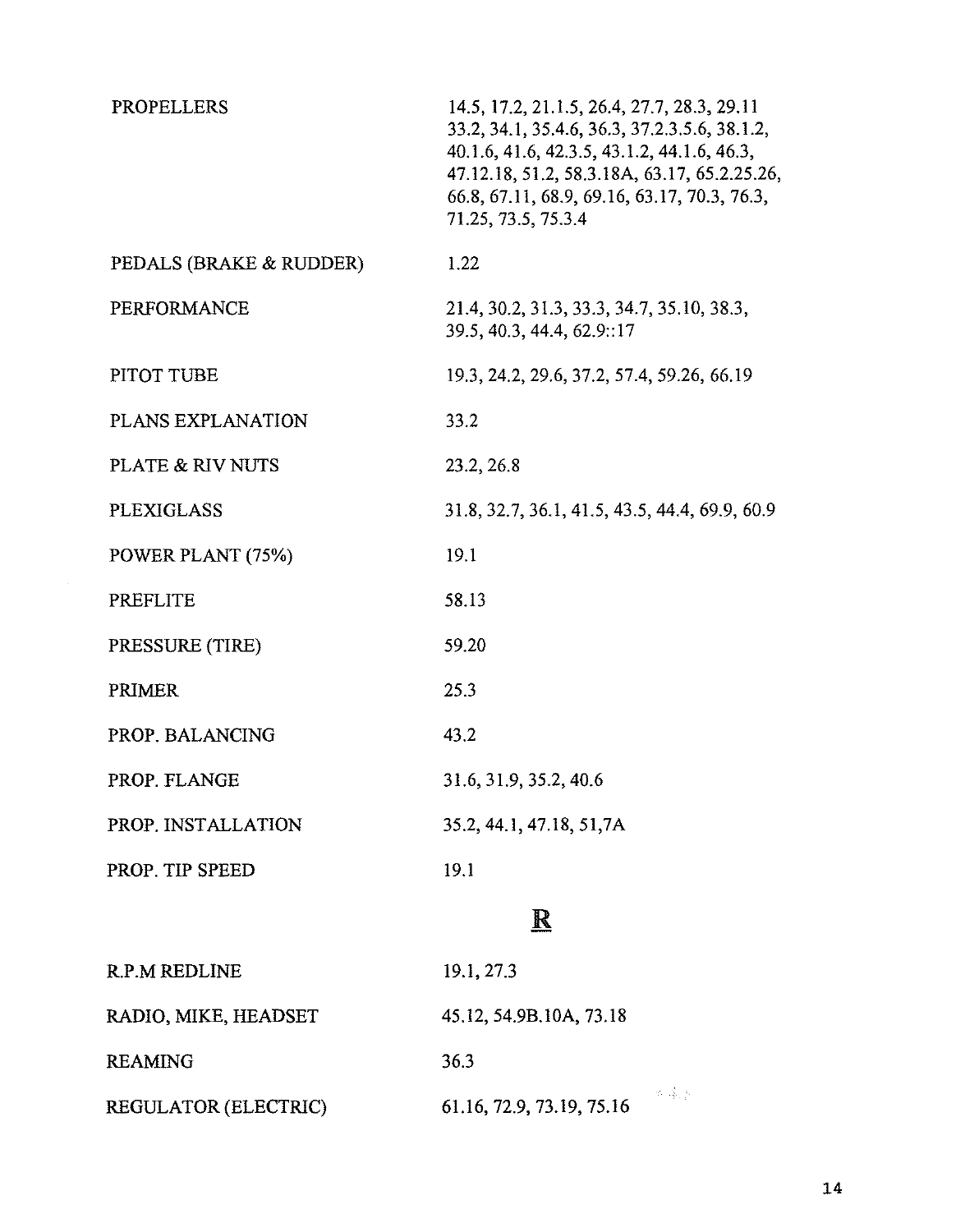| <b>RIB FORMING</b>        | 1.3.5, 14.4, 18.2, 21.1, 22.1.8, 24.5, 26.1,<br>28.8, 30.2, 46.6.7, 51.2A                                                          |
|---------------------------|------------------------------------------------------------------------------------------------------------------------------------|
| <b>RIB FORM BLOCKS</b>    | 46.6.7, 51.2A, 65.22                                                                                                               |
| <b>RIB LAYOUT</b>         | 42.2, 46.6.7, 51.2A                                                                                                                |
| <b>RIGGING</b>            | 47.14, 60.12, 61.7, 71.4.15                                                                                                        |
| RINGS (PISTON)            | 18.4                                                                                                                               |
| <b>RIVETS</b>             | 1.1.10, 14.4, 17.4, 20.3, 24.5, 30.2, 28.9,<br>33.2, 38.3, 29.9, 44.1.2.3, 48.6, 56.10B                                            |
| <b>RIVETS (POP)</b>       | 1.23, 13.4, 17.1.2, 18.2, 20.3.4, 24.10,<br>26.5, 28.9, 32.7, 33.2, 44.1                                                           |
| <b>RIVETING</b>           | 25.12, 29.9, 32.1, 39.5, 46.9, 47.13, 48.6,<br>52.18A, 56.10B.11A, 60.19, 65.20, 69.9                                              |
| RIVET/DIMPLING            | 1.8.10.18.20.25, 16.5, 18.2, 20.2, 21.5.6,<br>26.1, 29.9, 32.1, 38.3, 41.1, 44.2, 45.16,<br>46.9, 48.6, 52.18A, 60.19, 65.20, 69.9 |
| RIVET REMOVAL             | 20.3                                                                                                                               |
| RIV & PLATE NUT           | 23.2, 26.8                                                                                                                         |
| <b>ROD BOLTS (ENGINE)</b> | 32.3                                                                                                                               |
| ROLL OVER BAR             | 52.11B                                                                                                                             |
| RUDDER                    | 19.3, 47.14, 49.1.2.3, 8, 52.13B, 54.13B                                                                                           |
| RUDDER CABLES             | 33.1, 47.16, 52.9B.10A, 53.8A                                                                                                      |
| <b>RUDDER PEDALS</b>      | 50.4, 54.3A, 61.2.7, 61.16.21.22, 62.6,<br>65.16, 66.9.15, 69.10.11                                                                |
|                           |                                                                                                                                    |

## $\mathbf{S}$

| <b>SAFETYING</b> | 25.3.7                                                                    |
|------------------|---------------------------------------------------------------------------|
| <b>SEATS</b>     | 17.5, 20.1, 26.3, 26.6, 35.9, 36.2,<br>47.4, 48.1, 50.4, 52.2A.5B, 54.22B |

 $\bar{\zeta}$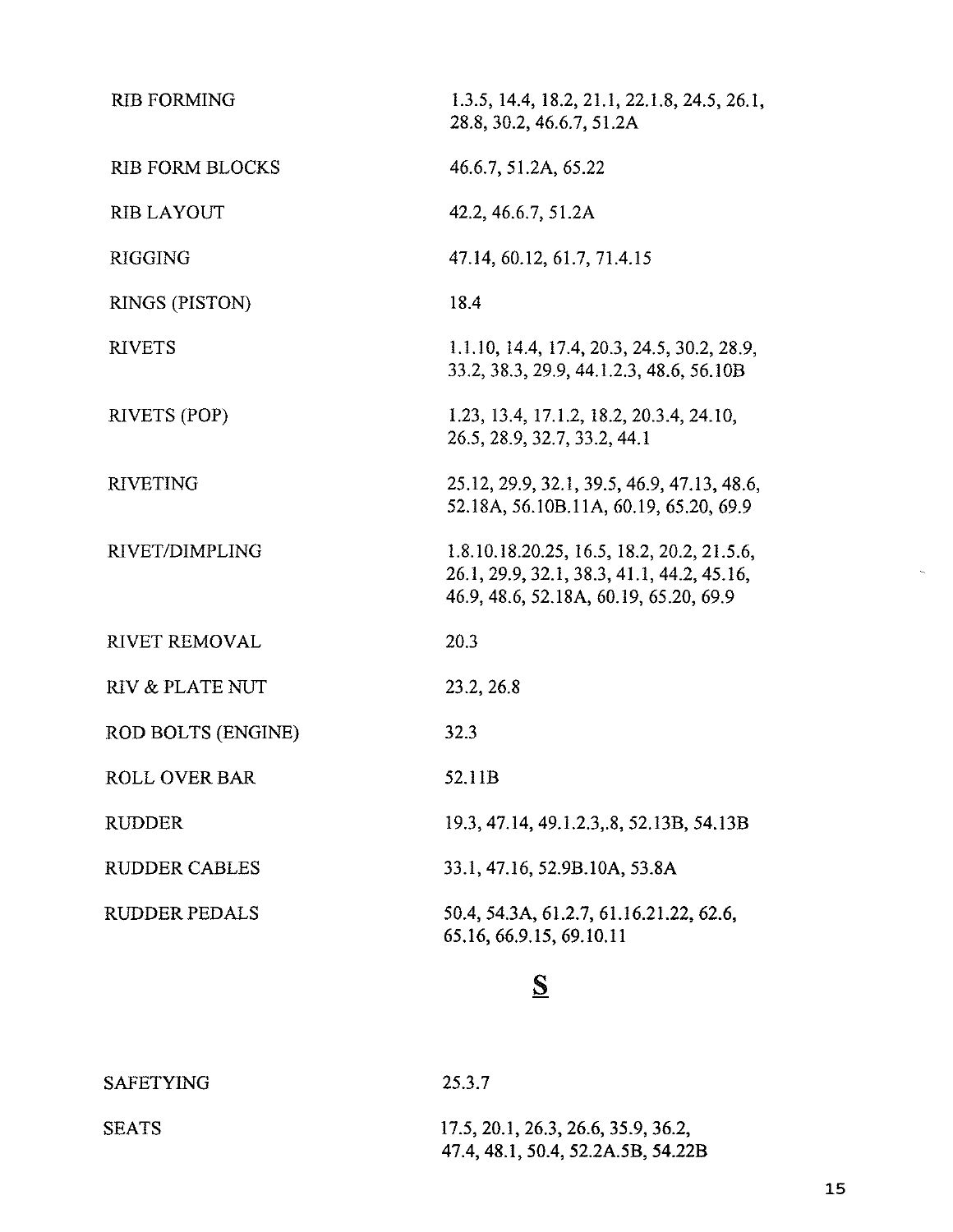| <b>SEAT BACKS</b>             | 35.9                                                                                                                         |
|-------------------------------|------------------------------------------------------------------------------------------------------------------------------|
| <b>SEAT BELTS</b>             | 33.2                                                                                                                         |
| <b>SEAT CUSHIONS</b>          | 52.2A, 64.4, 65.15, 68.13, 69.11, 71.6,<br>73.17, 72.12                                                                      |
| <b>SERVICE TIPS</b>           | 41.1, 51.6A                                                                                                                  |
| SHEET METAL DRILL             | 55.8B                                                                                                                        |
| SHEET METAL BRAKE             | 17.4, 53.18A                                                                                                                 |
| SHEET METAL MAT, LIST         | 1.17                                                                                                                         |
| <b>SKINS</b>                  | 1.2.12, 15.7, 22.8, 23.6, 26.6, 47.14, 49.8,<br>50.3, 52.1A.5B.21A, 55.10A, 56.20A, 62.20                                    |
| <b>SLIP JOINT (EXH)</b>       | 29.3, 37.9                                                                                                                   |
| <b>SLIPPER TANK</b>           | 47.7, 56.19A                                                                                                                 |
| SOUND PROOF (SEE NOISE RED)   | 19.2, 21.5, 24.7, 44.3, 46.2, 61.7                                                                                           |
| SPAR CAPS (C-WING)            | 47.9                                                                                                                         |
| <b>SPINNERS</b>               | 16.3, 24.6, 31.9, 47.18, 54.22A, 56.20A,<br>63.17, 65.2, 25.26, 66.8, 67.11, 68.9, 69.16,<br>70.3, 71.25, 73.5, 75.3.4, 76.3 |
| SPLINE CURVE                  | 1.24                                                                                                                         |
| SPEED (MEASURED)              | 40.4                                                                                                                         |
| SPEED (MANUEVERING)           | 35.10                                                                                                                        |
| SPRING, TAIL                  | 29.4, 61.2.20.21, 62.6, 66.13, 67.11, 70.12,<br>74.10.11, 71.4                                                               |
| STAB JACK SCREW INSP. OPENING | 52.9A.11A                                                                                                                    |
| STABILATOR                    | 69.23, 47.14                                                                                                                 |
| STALLS                        | 24.2, 27.10, 49.4A, 59.27, 61.4.5.6, 62.7                                                                                    |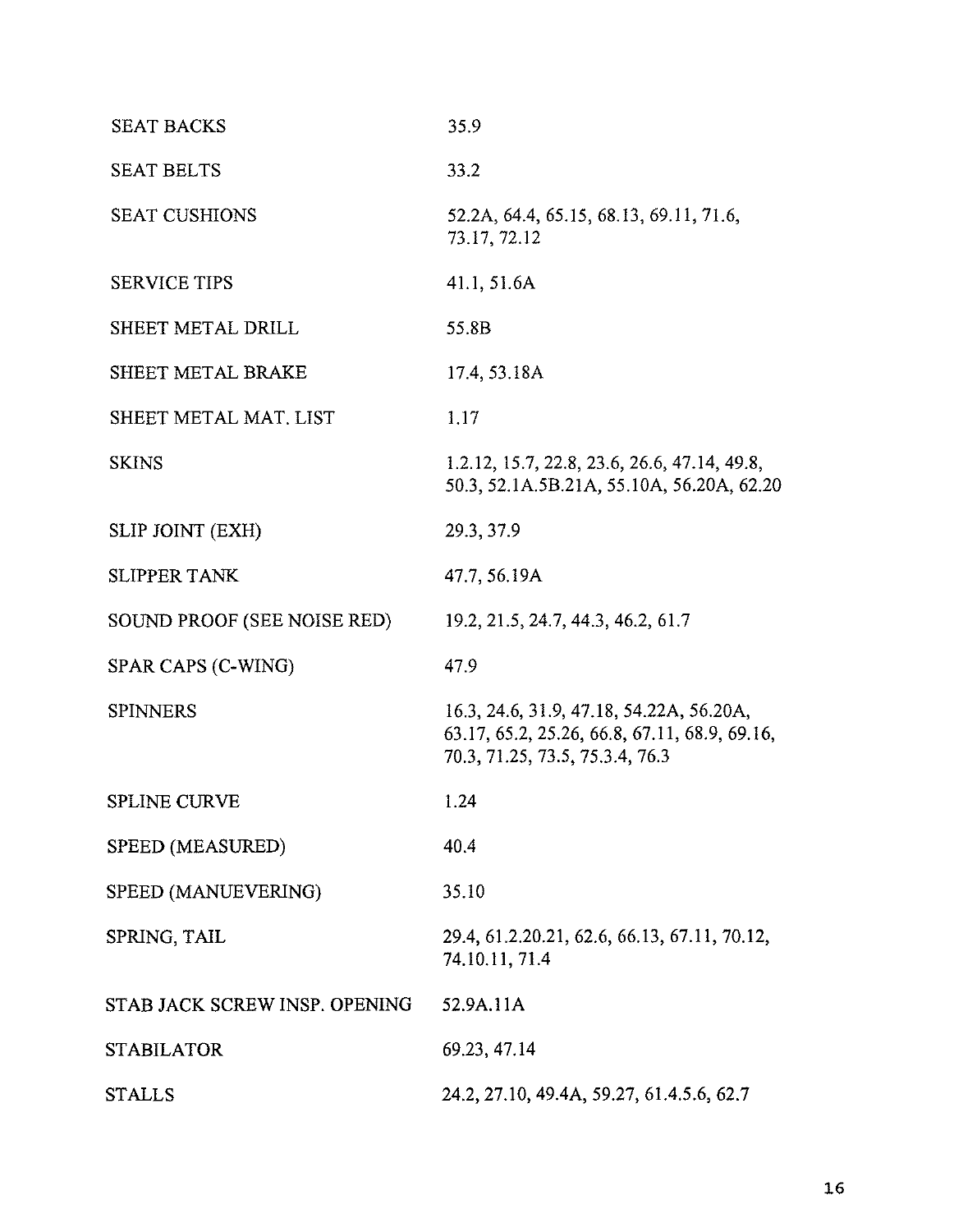| <b>STALL SPOILERS</b>  | 24.2, 25.4.7.13, 26.1, 28.10, 41.3, 49.4A,<br>61.4.5.6, 62.7                                                                      |
|------------------------|-----------------------------------------------------------------------------------------------------------------------------------|
| <b>STATIC PRESSURE</b> | 19.3, 44.4, 61.5                                                                                                                  |
| <b>STIFFENERS</b>      | 71.8                                                                                                                              |
| <b>STRAKES</b>         | 49.4A, 50.2, 58.6                                                                                                                 |
| <b>STROBE LIGHTS</b>   | 67.17                                                                                                                             |
| STROKE, BORE AND H.P.  | 34.1                                                                                                                              |
| <b>SWITCHES</b>        | 73.15                                                                                                                             |
|                        | $\mathbf T$                                                                                                                       |
| $T-18$                 | 60.8                                                                                                                              |
| T.C.P.                 | 45.13                                                                                                                             |
| <b>TACH CHECK</b>      | 59.29                                                                                                                             |
| <b>TAILPIPE DRAG</b>   | 60.13                                                                                                                             |
| <b>TAILWHEEL</b>       | 25.6, 26.1, 29.2, 34.1, 37.2, 41.1, 48.8,<br>50.4, 59.11, 60.9.15, 61.2.7, 61.20.21, 62.6,<br>66.13, 67.11, 70.12, 71.4, 74.10.11 |
| TAILWHEEL TOWBAR       | 53.17A.17B, 58.10                                                                                                                 |
| <b>TEMPLATES</b>       | 1.1, 18.6, 29.1, 51.2A, 52.14B                                                                                                    |
| THE T-18               | 60.8                                                                                                                              |
| THIRD SEAT             | 48.1, 49.6A                                                                                                                       |
| THROTTLE QUADRANT      | 69.18.19.20                                                                                                                       |
| TIE DOWN               | 34.3, 68.15, 71.19                                                                                                                |
| TIPS FOR BEGINNERS     | 35.1                                                                                                                              |
| TIRE PRESSURE          | 59.20                                                                                                                             |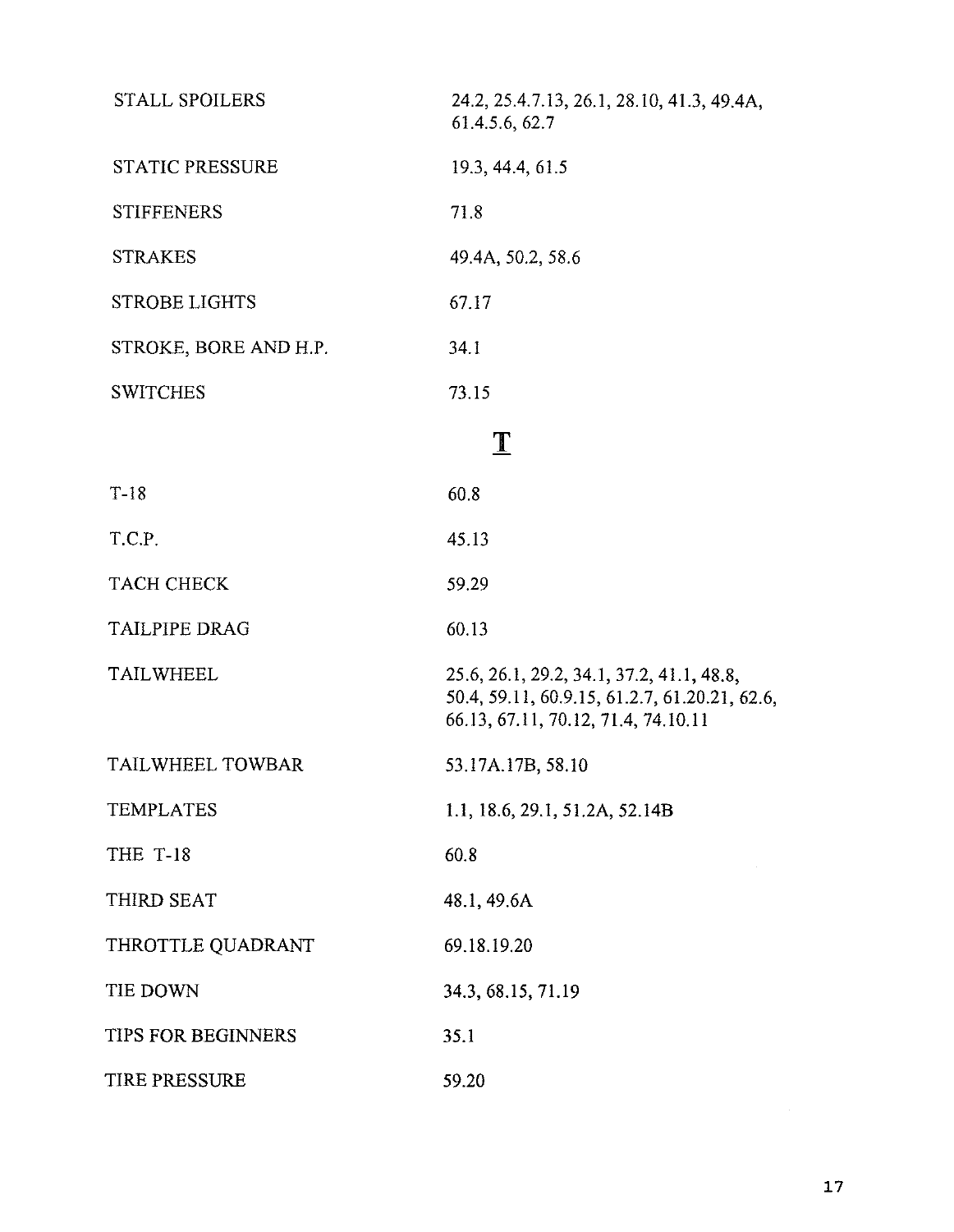| <b>TOOLS</b>            | 1.3.8.9.19, 17.4, 21.3, 22.1.2.5, 26.1.9,<br>28.4, 37.5, 38.3, 39.2, 39.4.6.8, 40.1, 42.4,<br>46.6.19.8.9.20, 56.12A, 65.21, 75.13, 65.26,<br>54.14A, 55.8A.10B, 59.12, 67.19.20, 77.3.15 |
|-------------------------|-------------------------------------------------------------------------------------------------------------------------------------------------------------------------------------------|
| <b>TRAILING EDGE</b>    | 37.1, 47.13, 48.5, 52.2A, 65.4, 76.10                                                                                                                                                     |
| TRIM (MANUAL)           | 16.2, 17.1, 23.2, 25.3.5, 31.7.8, 32.4, 34.5,<br>41.7, 42.6, 44.3, 56.9A                                                                                                                  |
| TRIM (ELECTRIC)         | 31.8, 44.3, 46.15, 47.15, 49.10A, 54.10B,<br>56.15B, 60.11, 61.7, 62.6, 66.10, 67.7,<br>69.7.8.11, 74.8, 76.2                                                                             |
| <b>TRIM TABS</b>        | 46.16                                                                                                                                                                                     |
| TUNNEL (AFT)            | 13.4, 36.1, 46.14, 49.8A, 61.6, 69.11, 73.17                                                                                                                                              |
| TUNNEL (FWD)            | 24.5, 46.14, 49.8A, 53.8A, 61.6, 69.11, 73.17                                                                                                                                             |
|                         | V                                                                                                                                                                                         |
| <b>VACUUM SYSTEM</b>    | 19.3, 24.6, 66.9, 72.5.6                                                                                                                                                                  |
| VALVES (ENGINE)         | 18.4                                                                                                                                                                                      |
| <b>VENTS</b>            | 56.15B, 73.18                                                                                                                                                                             |
| <b>VENT LINE (FUEL)</b> | 58.12, 60.12                                                                                                                                                                              |
| <b>VERTICAL FIN</b>     | 1.13, 14.3, 33.1, 52.1A, 56.20A                                                                                                                                                           |
| V.N.E.                  | 57.4                                                                                                                                                                                      |
| <b>VOLTMETER</b>        | 52.15A                                                                                                                                                                                    |
|                         | $\mathbf{W}$                                                                                                                                                                              |

WEIGHT & BALANCE WELDING WHEEL PANTS WHISTLE SLOT 27.8,44.4,61.3.8.9,63.22.24 19.3,29.3,34.6,39.6,60.4,61.10::13,64.12 25.9,41.4,54.11A 59.30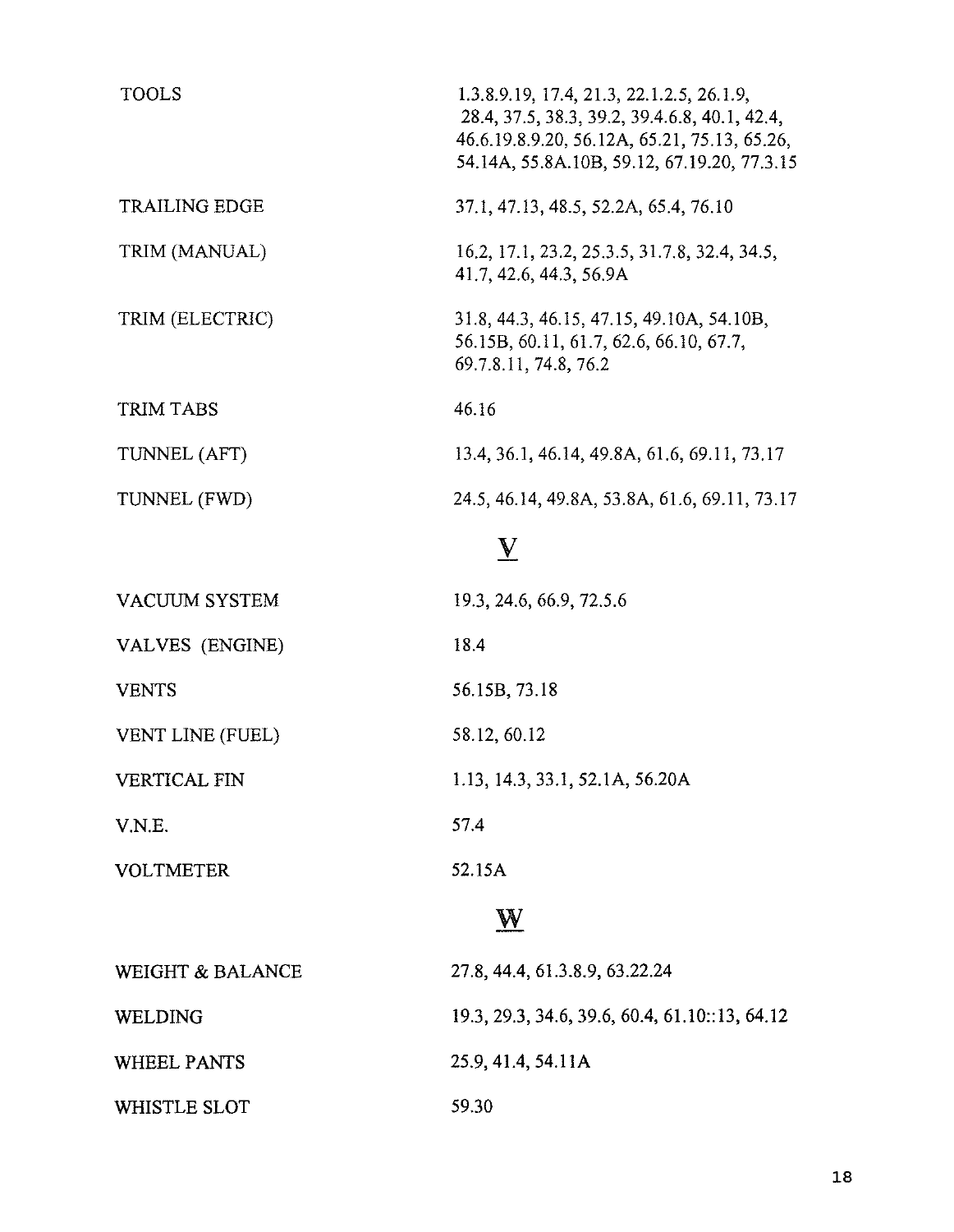| WIDE BODY              | 44.2, 46.10, 50.3A                                                                                                                                           |
|------------------------|--------------------------------------------------------------------------------------------------------------------------------------------------------------|
| WINDSHIELD/FRAME       | 15.5, 22.1, 23.6, 50.4, 52.11B                                                                                                                               |
| WING (CONV.)           | 25.13, 32.5, 38.3, 39.8, 41.1, 42.1, 42.5.6, 43.3.4,<br>45.7, 46.10.13, 47.8.9, 49.4, 50.1.1A.2.3A,<br>52.5B, 54.3B, 56.3B, 7A, 11B, 20B, 62.20.21, 63.12.13 |
| WING (STD)             | 23.6, 24.2, 25.6.7.13, 26.3, 26.3, 27.10, 32.5, 38.3<br>39.6.8, 41.7, 42.2.3.5.6, 45.5.16, 46.1, 49.3A,<br>52.5B, 56.7A, 56.20B, 62.20.21, 63.3              |
| <b>WING LEVELER</b>    | 69.11, 47.2.13                                                                                                                                               |
| <b>WING STRAKELETS</b> | 49.4A, 50.2, 61.4.5.6, 62.7                                                                                                                                  |
| WING TIPS              | 22.2, 62.5, 67.4, 69.5, 71.22, 76.10.11.12                                                                                                                   |
| WING (WET) $(S-18)$    | 51.8A, 62.5, 63.16, 69.12, 73.11                                                                                                                             |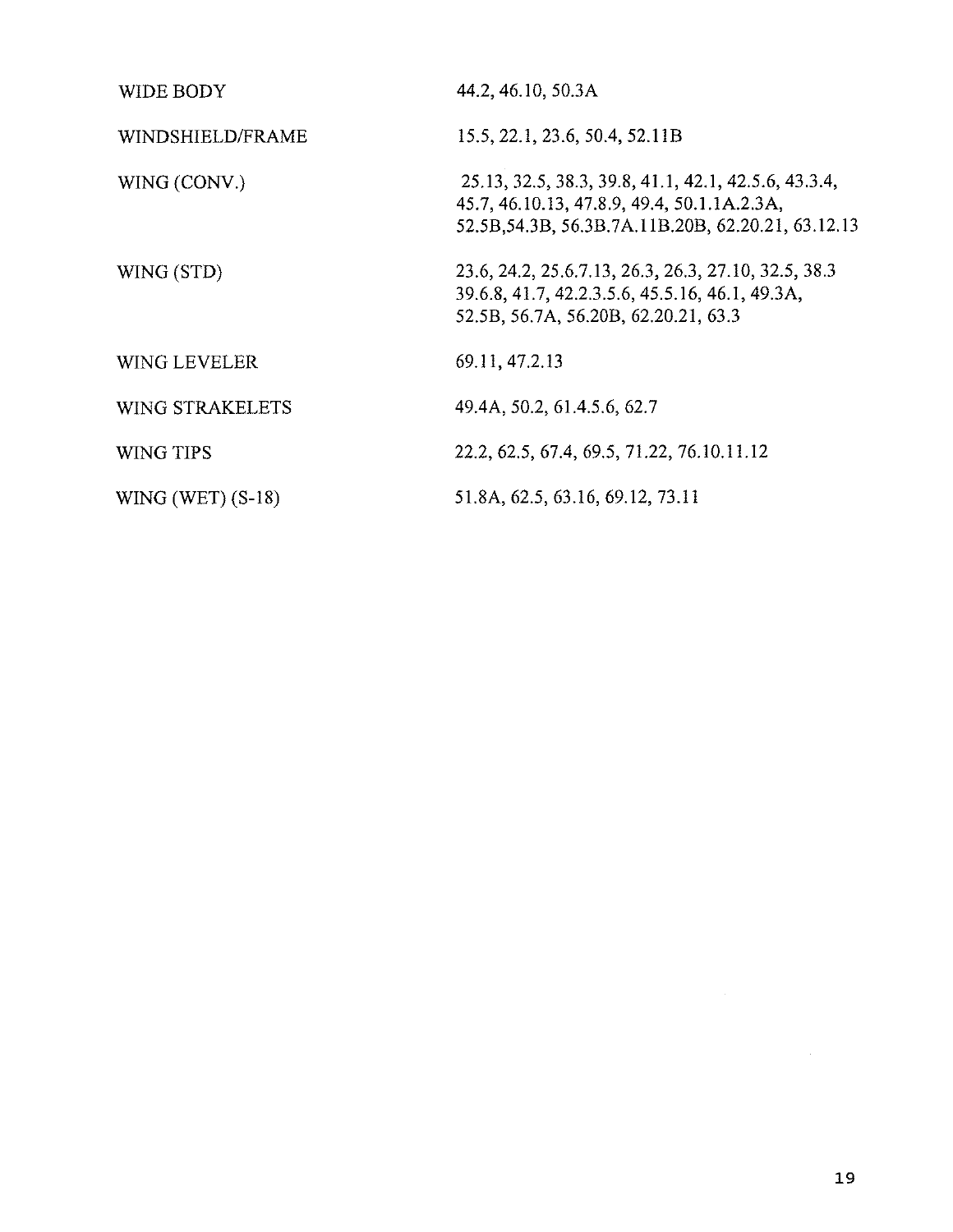LARRY D.EVERSMEYER 10721 EASTLAKE CIRCLE OKLAHOMA CITY, OK 73162 ROY A. FARRIS BOX 182 NOBLE, IL 62868 618-723-2594 STEPHEN L. FIZET, JR. 3437 MCDONALD AVENUE GIRARD, OH 44420 530-3312 LYLE FLEMING 46035 20TH ST. EAST LANCASTER, CA 93534 805-942-2481 N252 JACQUE FLETCHER #103, 877-64 AVENUE NW N78WG CALGARY, ALBERTA, CANADA T2K5J4 MELVIN FOLKERTS RT. 2, BOX 18 RUDD, IA 50471 JOSEPH R. FORBES 10N800 MUIRHEAD RD. BOX 171 PLATO CENTER,IL 60170 DAVID V. GOFF 708-464- 4116 TOM FORSYTHE 8766 MARCEL CADIEUX MONTREAL, QUEBEC H2M2LI DOUG FRANTZ 1019 S. MEADOW LANE MUSTANG, OK 73064 376-4492 N58K JAMES W. FRENCH #52 WOODCREEK DRIVE WIMBERLY, TX 78676 512-847-9723 JOHN FREW 3328 SANDHURST RD BIRMINGHAM,AL 35223-2806 967-3338 W.L. GREEN

ROBERT FURRER, M.D. 427 OAKWAY MALL EUGENE OR, 97401 N3BF

LEONARD GAINES 2327 RUE DE CHARLENE RANCHO PALOS VERDES, CA 90274

WM. R. GARDNER 1308 MADISON ST. ALICE, TX 78332 512-664-6364

JOE GAUTHIER 9 KOWAL DRIVE CROMWELL, CT 06416

> WALT C. GIFFIN 419 S. FAIRWAY DRIVE PUEBLO WEST, CO 81007

FRED GINDL 5515 TREMAINE RD. MILTON,ONTARIO, CANADA L9T 2X5 416-876-2038 N558

HOWARD GINN 44135 N. GILLAN AVE. LANCASTER, CA 93534 942-5996 N11HG

3442 PUTNAM ROAD ST. AUGUSTINE, FL 32086 904-797-6046

PETE GONZALEZ 1318 SERVER DR. COLORADO SPRINGS, CO 80910 N380G

GARY GREEN 2530 BELLECHASE GRANBURY, TX 76048 N118GG

ORVILLE GREEN 34 W. DALE AVE. MUSKEGON, MI 49441

MONTE VERDE, ARGYLE, TX 76226 817-455-2463 N51863

GREG HALVERSON 2533 N.E. 11TH AVE. PORTLAND, OR 97212 287-4823 N922GH

PHILIP HAMER GPO BOX 2508 SYDNEY, NSW 2001

BROOKS HANNA 340 FAIRWAY DR. SPEARFISH, SD 57783 605-642-2766

ROBERT HARTMAIER 8 HOLLY ROAD JAMESBURG,NJ 08831

FRED HARTMAN 2665 N. OCEAN BLVD. DELRAY BEACH, FL 33483 N18Z

STEVE HAWLEY 7300 N. SAN ANNA DRIVE TUCSON, AZ 85704 742-7411

GERALD L. HAYES P.O. BOX 060653 PALM BAY,FL 32906-0653 984-4869

RONALD HAYES 3050 N.W. MIZE ROAD BLUE SPRINGS, MO 64015 224-3828 HOWARD HENDERSON 444 BRYAN AVE. KIRKWOOD,MO 63122 314-822-3980 N600HH

CECIL G. HENDRICKS 4735 SOUTH 158TH SEATTLE,WA 98188 243-8810 N583C

MICHAEL HERNDEN 1809 WARREN RD. ROCKFORD, IL 61108 815-226-7141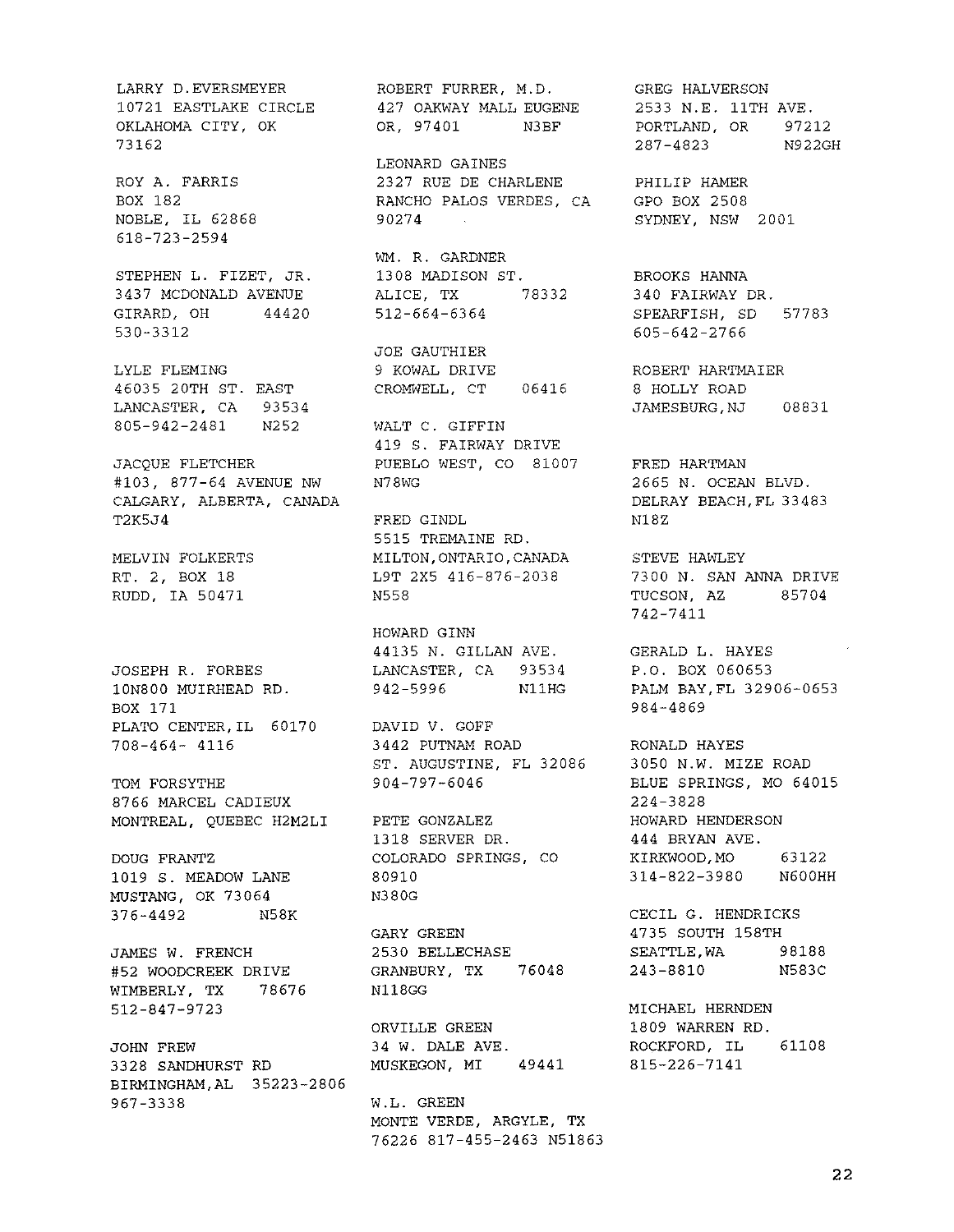NORBERT HESTERBERG RT. 4, BOX 705A DOVER, DE 19901 674-5102 N76NH

ROBERT W.HIGHLEY, JR 2796 POWHATAN DR. SUMTER, SC 29150 N711SH

JAMES HOCKENBROCK R.D. 1, BOX 361-A REEDSVILLE, PA 17084 717-667-2790 N22JH

LEROY HOLT BOX 238 SAVANNA, OK 918-548-3612 N85LH 74565

CURTIS HOPKINS 11537 JESSICA LANE LAKESIDE, CA 92040 561-7119

JACK W. HULL 322 MEUSE CT. BLUE GRASS, IA 52726 N5SP

WALLACE G. HUNT 1658 PLAZA DR. ROCKFORD, IL 61108 N18WH

JAMES HUNTER P.O. 1704 BIG BEAR CITY, CA 92314 N52JP

ELMER HYMEN 36 CENTER STREET MIDLAND PARK, NJ 07432

BOB JAEGER 461 MAJOR DRIVE NORTHLAKE, IL 60164

WILLIAM L. JENNINGS 45056 RACHEL AVE LANCASTER, CA 93535 805-946-4064 N18WJ

JOE JINGLE 1340 HOLT DRIVE MERRITT ISLAND, FL 32952 452-0656

RON JOHNSON 8760 SPEARHEAD WAY RENO, NV 89506 972-7216 N794PT

RICH JONES 7155 N. RIVER DR. S. CHARLESTON, OH 45368 265-5355 N18117

DARSHAN KARKI 18410 MAPLE LEAF DR EDEN PRAIRIE, MN 55344 937-2269

BARRETT KEMP 4018 QUIET KNOLL CT. N39CH ~ HOUSTON, TX 77059 / '/ 713-280-8156

> CHARLES KENNY PO BOX 0 MOHTAUK, NY 11954

JOHN KENTON 835 DUNE ST EL SEGUNDO,CA 90245 N921JK

TOM KERNS 7033 AUTUMN TERRACE EDEN PRAIRIE, MN 55346 N10TK

RICHARD C. KEYT 6 BLACK WALNUT DR. NEWTON, CT 06470 203-426-9848

PAUL KIRIK 4127 36TH AVE MOLINE, IL 61265 309-762-0389 N11PK

STEVEN P. KIRIK 1741 B. 11ST LANGLEY AFB, VA 23665

GARY D. KNAPP 8234 W. HIERBA RD AGUA DULCE, CA 91350 805-268-0463

ROBERT L. KOEPP 1380 SUNNY HEIGHTS ROAD FALLBROOK, CA 92028 619-723-8755 N9RK

STEVE KOONTZ INS. 1007 EAGLE COURT LIVINGSTON, MT 59047 406-222-7373

LARRY P. KOUTZ 2709 CLAYTON DR. VALDOSTA, GA 31602 247-5297

JOHN KOWALSKI RT. 3 BOX 123 VINTON, IA 52349 319-472-4835

PAUL KROGH 27118 SHERWOOD FOREST DR WATERFORD, WS 53185

DAVID R. L'HEUREUX 23224 DALBEY DR VALENCIA, CA 91355

RICHARD D. LAHTI 4720 CROWN AVENUE LA CANADA, CA 91011 N2751

GEORGE LANGE 2605 BOSTON MUSKOGEE, OK 74401

GAYLE LECOUNT 407 MILL ST GEORGETOWN, IL 61846

PETER LEFFE 18346 WAKECREST DRIVE MAILBU, CA 90265 213-459-9774 N36Q

PAUL G. LEHMAN 517 N. CLARK STREET MAYVILLE, WI 53050 414-387-2285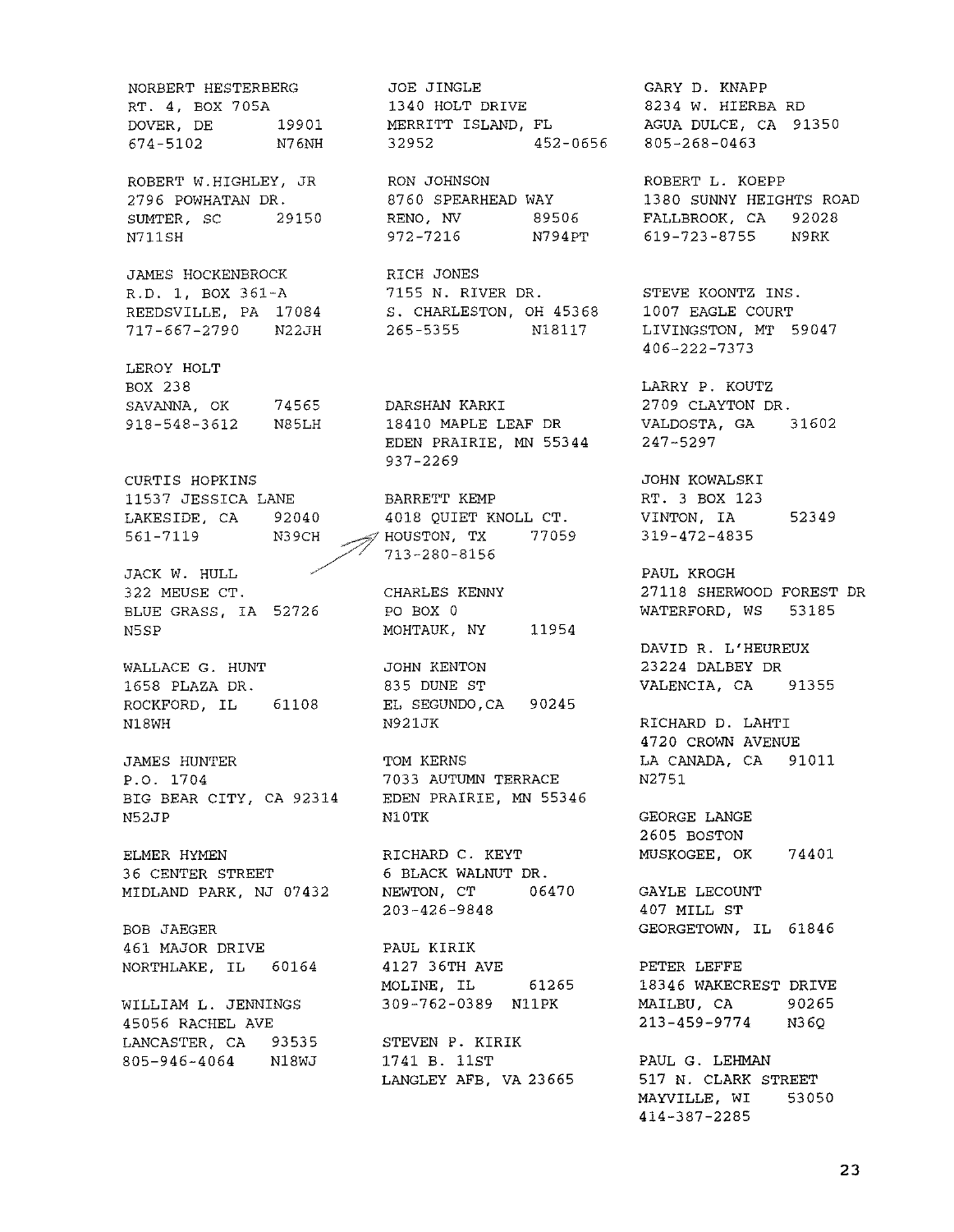TOM SHOCK 22 2ND ST. SW CUT BANK, MT 59427 406-873-5377

CHARLES W. SHUSTER 1019 NORTH CLIFTON PARK RIDGE, IL 60068 N3706

LAWRENCE SILVA 5165 CARDIFF DR MERCED, CA 95340 357-2736

ALEX G. SIM HCR1 - 4460 KNOX AVENUE ROSAMOND, CA 93560 N512S

WILLIAM S. SIMPSON 4306 BRIAR CLIFF DR WICHITA FALLS, TX 76309 N85FT

LEE SKILLMAN 7676 WINDCREST DR MOBILE, AL 36695 205-633-3535

BOB SLAGLE 39 ROBIN HOOD LN. CLUTE, TX 77531 265-8383

GENE H.SLOAN, JR. 412 LILLARD ROAD MURFEESBORO, TN 37130 893-2152 N805GS J. L. STUART

GLENN SMITH 437 CALAVERAS WAY SONORA, CA 95370

J. G. SMITH 47 SILVER RIDGE RISE NW CALGARY, ALBERTA,CANADA T3B 4P6

RONALD L. SMITH N.A.S.A. LTD P.K. 74 GIRNE MERSIN 10, TURKEY

NEIL R.SMOOTS 159 NAOMI AVE SHELL BEACH, CA 93449 213-433-9746

FRANK SNEDEKER 5528 231ST AVENUE S.E. ISSAQUAH,WA 98027 392-0124 N54FS

RICHARD O. SNELSON RT. 3 BOX 295 CLINTON, IL 61727 217-935-4215 N295RS

JOHN B. STARR 1120 HALLAMWOOD CT LAKELAND, FL 33813 813-644-4452

HANK STEIGINGA 45528 NEW TREE LANCASTER, CA 93534 JERRY TINDELL 942-3046 N22DV

HAL STEPHENS 5286 RAFTON DR SAN JOSE, CA 95124 408-723-0244

GEORGE E. STEVENSON 3030 SIBLEY MEMORIAL HWY. TIM TRAVIS EAGAN, MN 55121 310 CORDOVA BLVD.NE. 454-3745

JAMES J.STRICKENBERGER 4344 GEM CT. ERIE, PA 814-825-2918 16504

1521 EAST AVALON SANTA ANA, CA 92701 543-2331

FLORAN P. SULLIVAN 11355 36TH PLACE N. PLYMOUTH, MN 55441 N427H

RICHARD TAYLOR 185 MONTERAY DR. NEPAN, ONTARIO K2H-7A9

DAVE TEMMANT 121 PRINCETON PLC. LOMPOC, CA 93436

BERNARD THALMAN 2912 OLD GLENVIEW RD WILMETTE, IL 60091 N2911

DON THOMPSON RR #3 BOX 170 M KOKOMO, IN 46901 N18DT

HAROLD F. THOMPSON 3123 VALLEYWOOD RD. HENDERSON, NV 89014

JOHN THORP DRAWER T LOCKEFORD, CA 95237

RT. 1 BOX 6-B PANSEY, AL 36370 899-5971

BUD TODD RT 1, BOX 5 BYRON, CA 94514

ST. PETERSBURG, FL 33701 813-893-7654

LYLE TRUSTY 1665 NEWGROVE WEST LANCASTER, CA 93534 949-1131 N851LT

GEORGE F. TRUVER 727 BLACKTHORNE AVENUE EL CAJON, CA 92020 N879G

PHIL TUCKER 1237 E. AVENUE J12 LANCASTER, CA 93535 805-949-2312

JAMES R. VAIL 16614 MONTE CRISTO AVE. CERRITOS, CA 90701- 3153 926-8032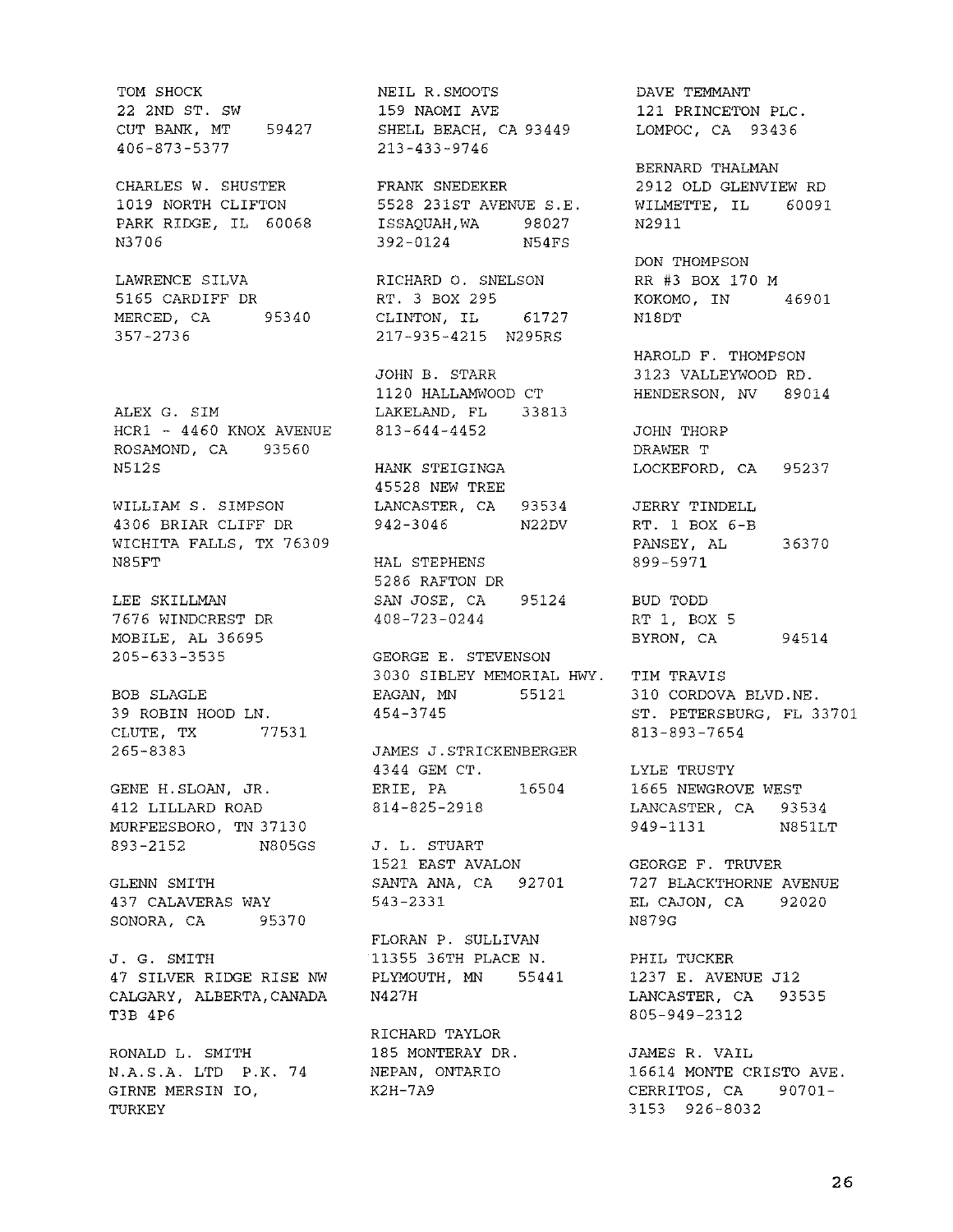THOMAS WAAGE TED WILLIAMS 57 WINTERHOME RD PO 475 640 STREET RT. 12 BOX 314 W. CHATHAM, MA 02669 MANSFIELD, OH 44903 529-5487 WORTHY R. WARNACK 3415 MAPLE PARK DRIVE WILLIAM F. WILLIAMS KINGWOOD, TX 77339 8304 RIVER OAKS DRIVE 358-2892 N2WW TAMPA, FL 33617 988-4061 DON WARNER 118 FAULKNER ST. DANIEL L. WOLFE NEW SMYRNA BEACH, FL 860 WILKERSON RD. 32168 FAIRBORN, OH 45324 JACK WARREN BOB WOOD 2887 LAKESHORE AVE. 1538 WOOD LODGE DR. MAPLE PLAIN, MN 55359 HOUSTON, TX 77077 612-479-6388 N312LL 493-2249 BILL WARWICK DR. HAROLD WOOLF P.O. BOX 397 320 KNOLLWOODS TERRACE 85320 ROSWELL, GA 30075 AGUILA, AZ 602-685-2426 N9675Z 993-3016 RICHARD C. WECKER MD ROBERT YEAKEY BOX 562 9729 BELLEWOOD THERMOPOLIS, WY 82443 DALLAS, TX 75238 214-348-2947 THOMAS WEINBERG 1407 MCPHERSON MT.VERNON, IL 62864 C. R. WELLMAN 406 NAPOLEON ST. P.O. BOX 97 ROCKFORD, IL 61105 968-4474  $\label{eq:2.1} \frac{d\mathbf{r}}{d\mathbf{r}} = \frac{1}{2\pi}\left(\frac{1}{2}\mathbf{r}^2 + \frac{1}{2}\mathbf{r}^2\right) \mathbf{r}^2 + \frac{1}{2}\mathbf{r}^2\mathbf{r}^2 + \frac{1}{2}\mathbf{r}^2\mathbf{r}^2 + \frac{1}{2}\mathbf{r}^2\mathbf{r}^2 + \frac{1}{2}\mathbf{r}^2\mathbf{r}^2 + \frac{1}{2}\mathbf{r}^2\mathbf{r}^2 + \frac{1}{2}\mathbf{r}^2\mathbf{r}^2 + \frac{$ HAROLD G. WHEELER ONE DANA DRIVE GROVELAND, MA 01834 N394AC LAWRENCE WHETZEL 15621 CALISTOGA DR. RAMONA,CA 92065 N60LW CYRIL WILLIAMS  $\gamma$  ,  $\gamma$  ,  $\gamma$ 3440 HACKAMORE LN. CHICO, CA 95926 342-5319 JOE WILLIAMS 8211 PEMBROOK VILLA CIR ORLANDO, FL 32810 407-298-1251